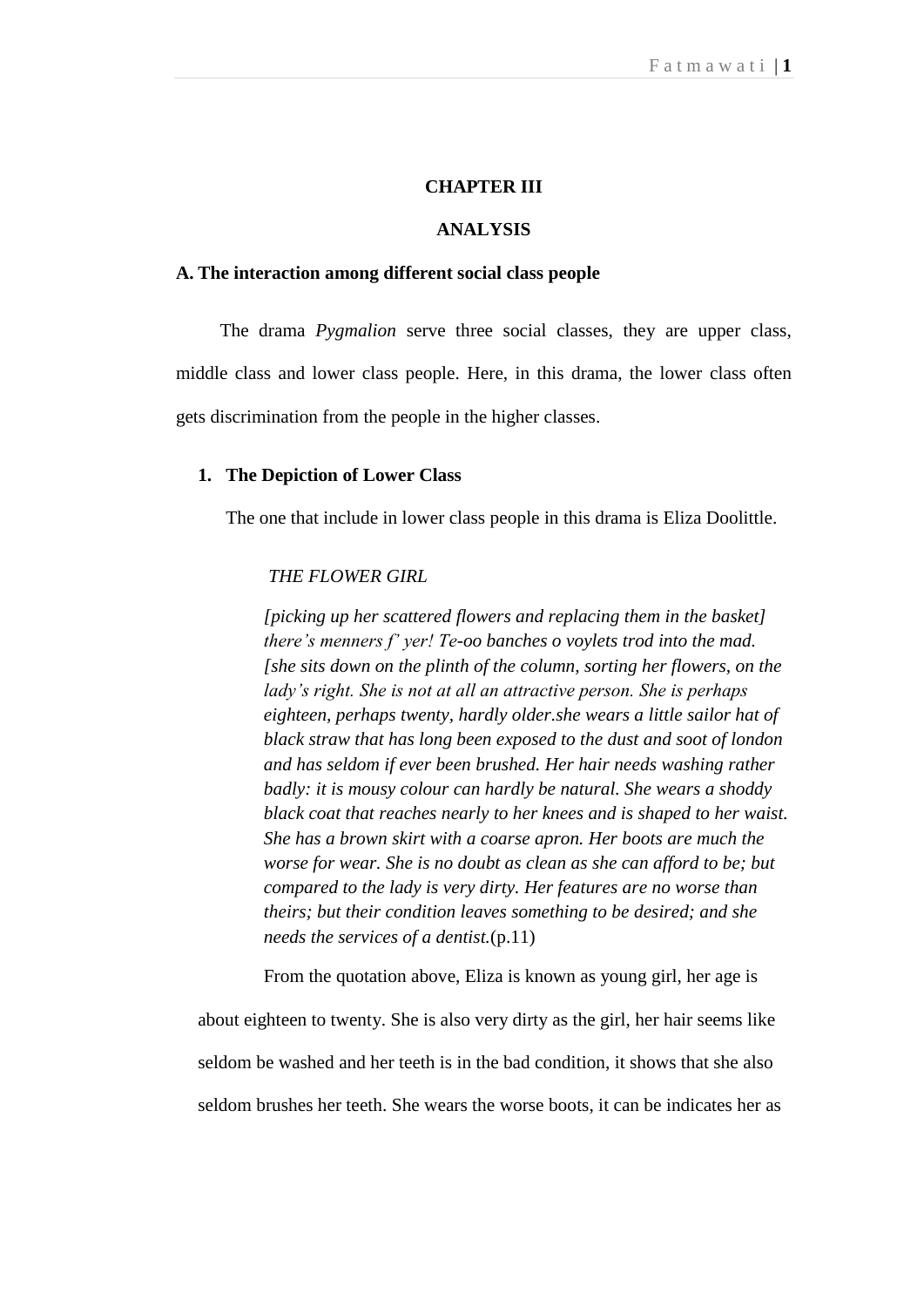the lower class as stated in chapter two that one way to indicate the class that someone belongs to is from her fashion style (Setiadi, 440).

#### *LIZA*

*I tell you, it's easy to clean up here. Hot and cold water on tap, just as much as you like, there is. Woolly towels, there is; and a towel horse so hot, it burns your fingers. Soft brushes to scrub yourself, and a wooden bowl of soap smelling like primeroses. Now I know why ladies is so clean. Washing's a treat for them. Wish they saw what it is for the like of me!* (p. 59)

 It can be seen that Eliza is seldom taking a bath. She feels so happy when she takes a bath in Higgins's house. She thinks that to take a bath in the upper class" house is so easy because everything has been served there. It is easy to get cold and the hot water, she also gets the woolly towels that she never used before as the lower class. She concludes that the reason why all of the ladies are looked so clean is because they are easy to clean themselves in

the good bathroom.

 The other indicator that shows Eliza as the lower class people is from her social conditions. She is the poor girl who lives from selling flowers.

#### *THE FLOWER GIRL*

*[taking advantage of the militari gentleman's proximity to establish friendly relations with him]. If it's worse it's a sign it's nearly over. So cheer up, Captain; and buy a flower off a poor girl.* 

#### *PICKERING*

*I'am sorry, I haven't any change.* (p. 12)

 The flower girl which is known as Eliza work as the flower seller. She tries to offer her flower to Pickering. She hopes that he wants to buy her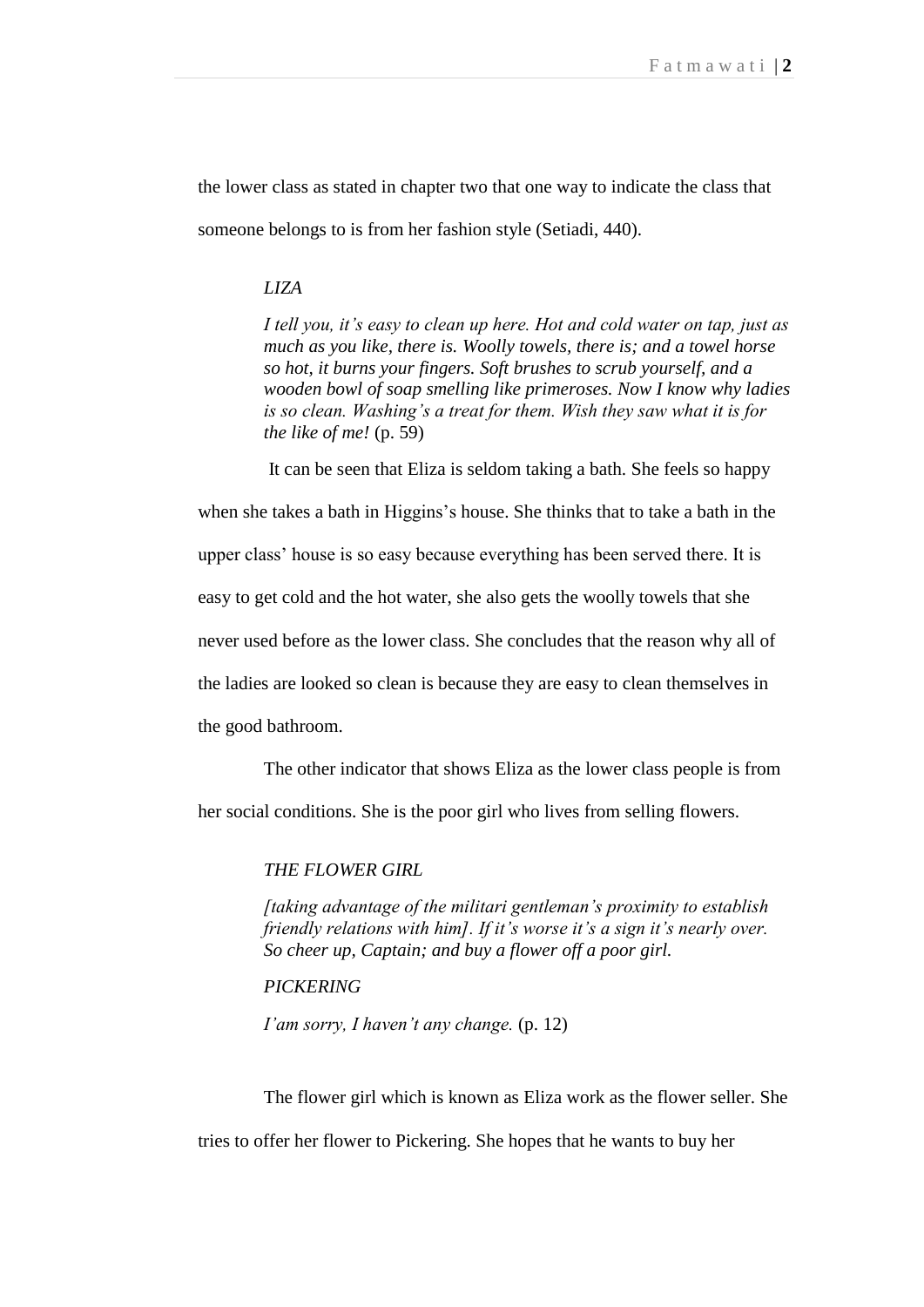flowers. She is looked very friendly to make Pickering wants to buy her flower. She also said that she is the "poor girl", it seems like she wants to make Pickering symphatic with her social condition. Income is also the indicators to know in which class they belong (Horton, 315-318). Eliza who works as the flower seller, she doesn"t have high income. Again, from that reason she also can be said as the lower class people.

 As the young girl, she is independence enough. She has to be work hard in her young age. She is also having no mother.

#### *MRS. PEARCE*

*Stop, Mr. Higgins. I won't allow it. It's you that are wicked. Go home to your parents, girl; and tell them to take better care of you.*

*LIZA*

*I ain't got no parents. They told me I was big enough to earn my own living and turned me out.*

*MRS. PEARCE*

*Where's your mother?*

*LIZA*

*Very well, then, what on earth is all this fuss about? The gir'l doesn't belong to anybody—is no use to anybody but me. [he goes to MRS. PEARCE and begins coaxing]. You can adopt her, Mrs. Pearce: I'm sure a daughter would be a great amusement to you. Now don't make any more fuss. Take her downstairs; and--* (p. 36)

When she was in the Higgin's house, Mrs. Pearce as the Higgin's

housekeeper asked her to better go home and back to her parents for making

her better than now, but she said that she doesn"t have parents. It is because she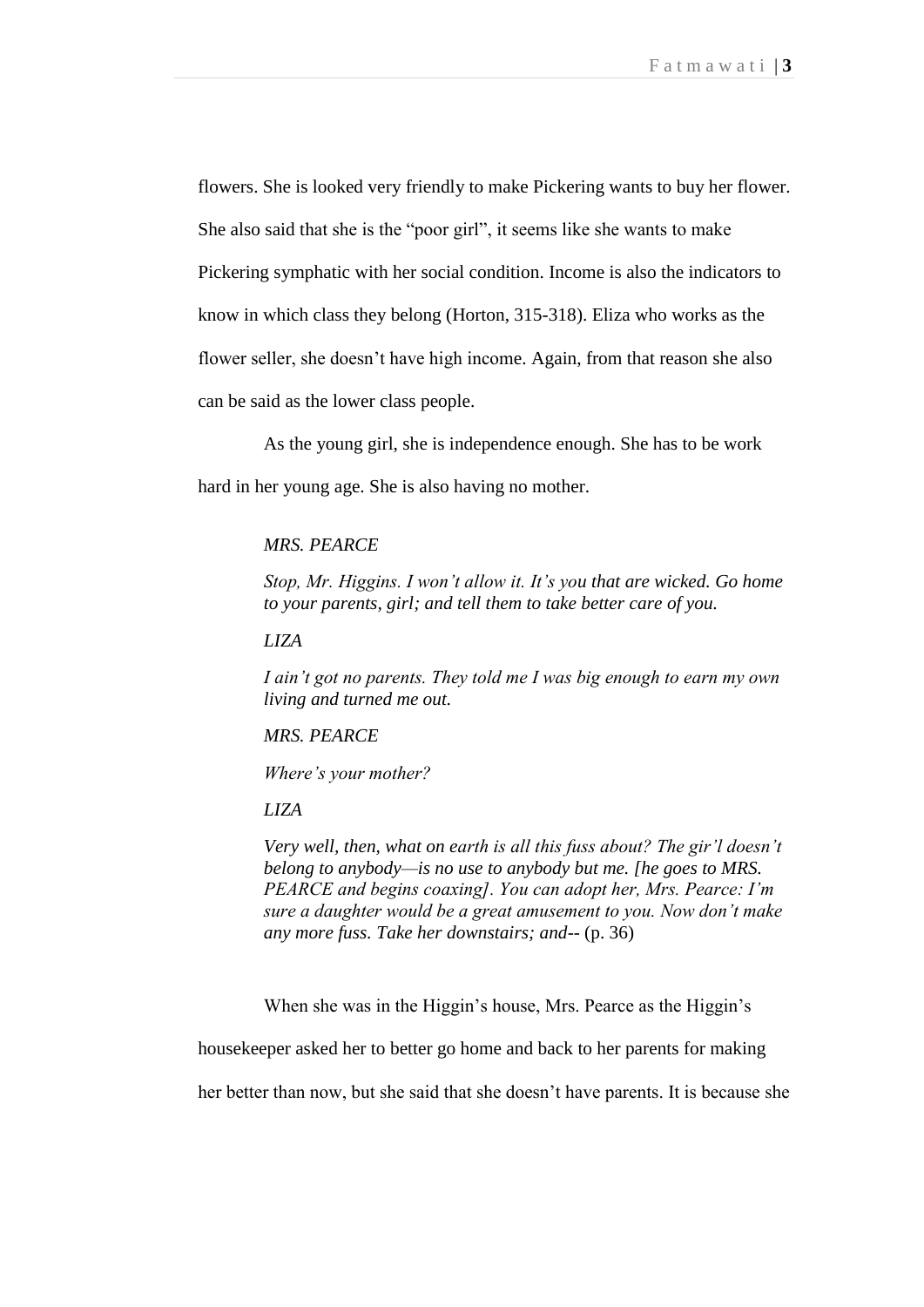doesn"t have mother and also her father doesn"t care with her. It makes her to work hard by selling flower to get money to continue her live.

One thing that can differentiate upper class and lower class is also from educational background (Horton, 315-318) . The upper class people are people who have high education. So that they can get good position in their place because they have good knowledge. In the other hand, the lower class consists of people that never get education because they don"t have enough money to send their children to go to school. Eliza who is known as lower class people doesn"t have good educational background.

# *THE FLOWER GIRL*

*[far from reassured] Then what did you take down my words for? How do I know whether you took me down right? You just show me what you've wrote about me. [The note taker opens his book and holds it steadilyunder her nose, though the pressure of the mob trying to read it over his shoulders would upset a weaker man]. What's that? That ain't proper writing. I can't read that.*

#### *THE NOTE TAKER*

*I can. [reads, reproducing her pronunciation exactly] "Cheer ap, Keptin; n' haw ya flahr orf a pore gel."* (p. 14)

 The flower girl who is known as Eliza can"t read the word that was written by the note taker. It is not because the writing is bad, but it shows that Eliza is uneducated girl. She never gets education about how to write and speak well. In the other hand, the note taker says that he can read the word that he writes from Eliza. It shows him as educated man that know how to write and speak properly.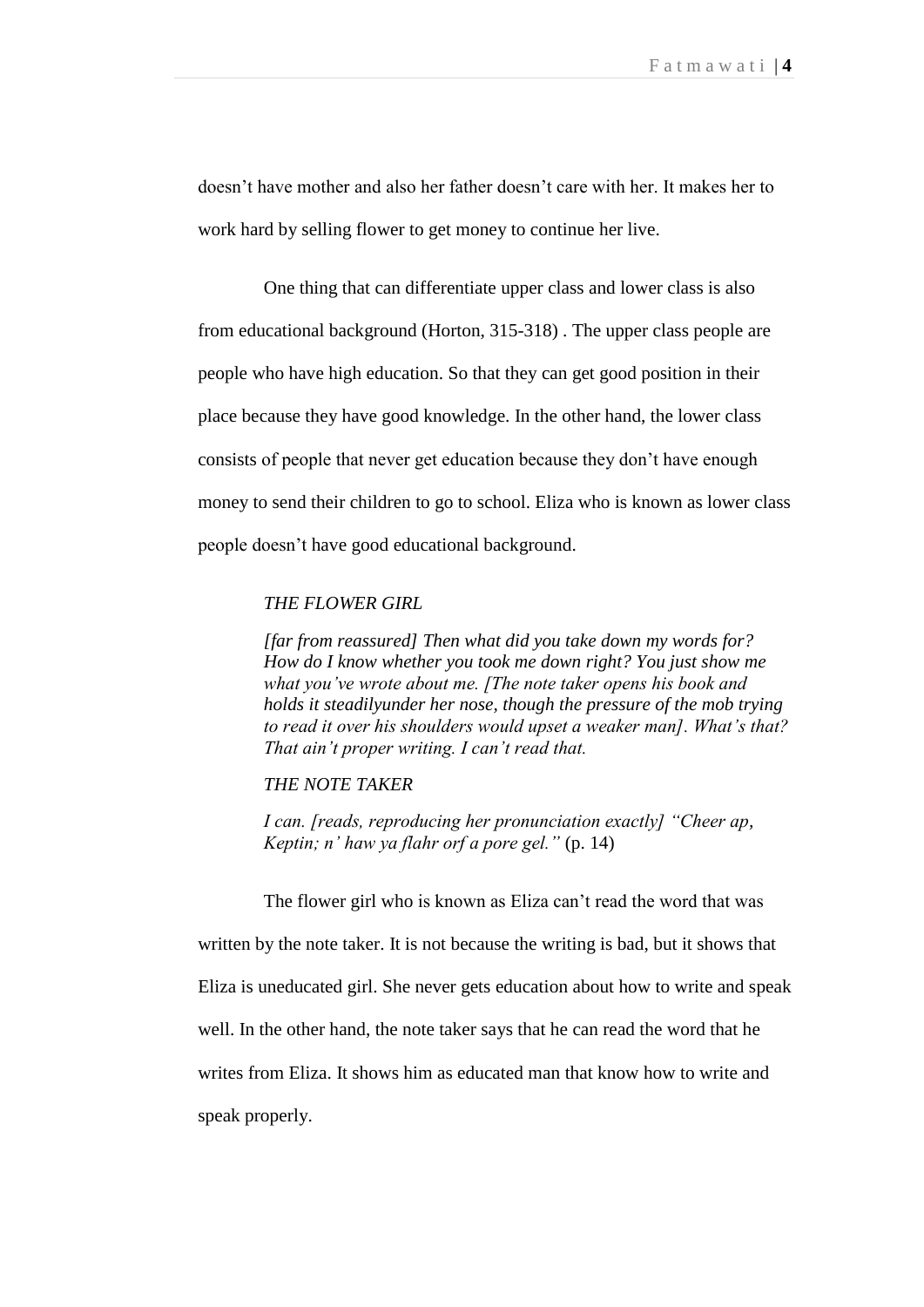The other aspect that differentiates upper class, middle class, and lower class people is from the way they speak. The one who is known as upper class know how to speak properly. It is because they have high education that teaches them how to speak properly. It same with the one that include in middle class. The middle class people get enough education even not so high as upper class people, so that they still know how to speak properly. But it is different with lower class. People that include in lower class, they are uneducated because they don"t go to school and no one teaches them how to speak properly. Such kind of this this condition can be seen in Eliza. She lives in the cockneys are, the area of lower class people in the East End of London. All people in that area use cockney dialect, it becomes indicator to indicate the class that someone belongs to.

# *THE FLOWER GIRL Nah then, Freddy: look wh' y' gowin, deah.*(p. 10)

 That is one example of cockney dialect which is used by Eliza in her daily conversation. The meaning is what you going, deah. She uses the glottal stop in the word "what" to be "wh" " (Matthews, 38). It is when Higgins makes her flowers fall from her basket.

 The other example of cockney dialect which is used by Eliza is also depicted in chapter I.

> *THE FLOWER GIRL [still hysterical] I take my Bible oath I never said a word--*(p. 14)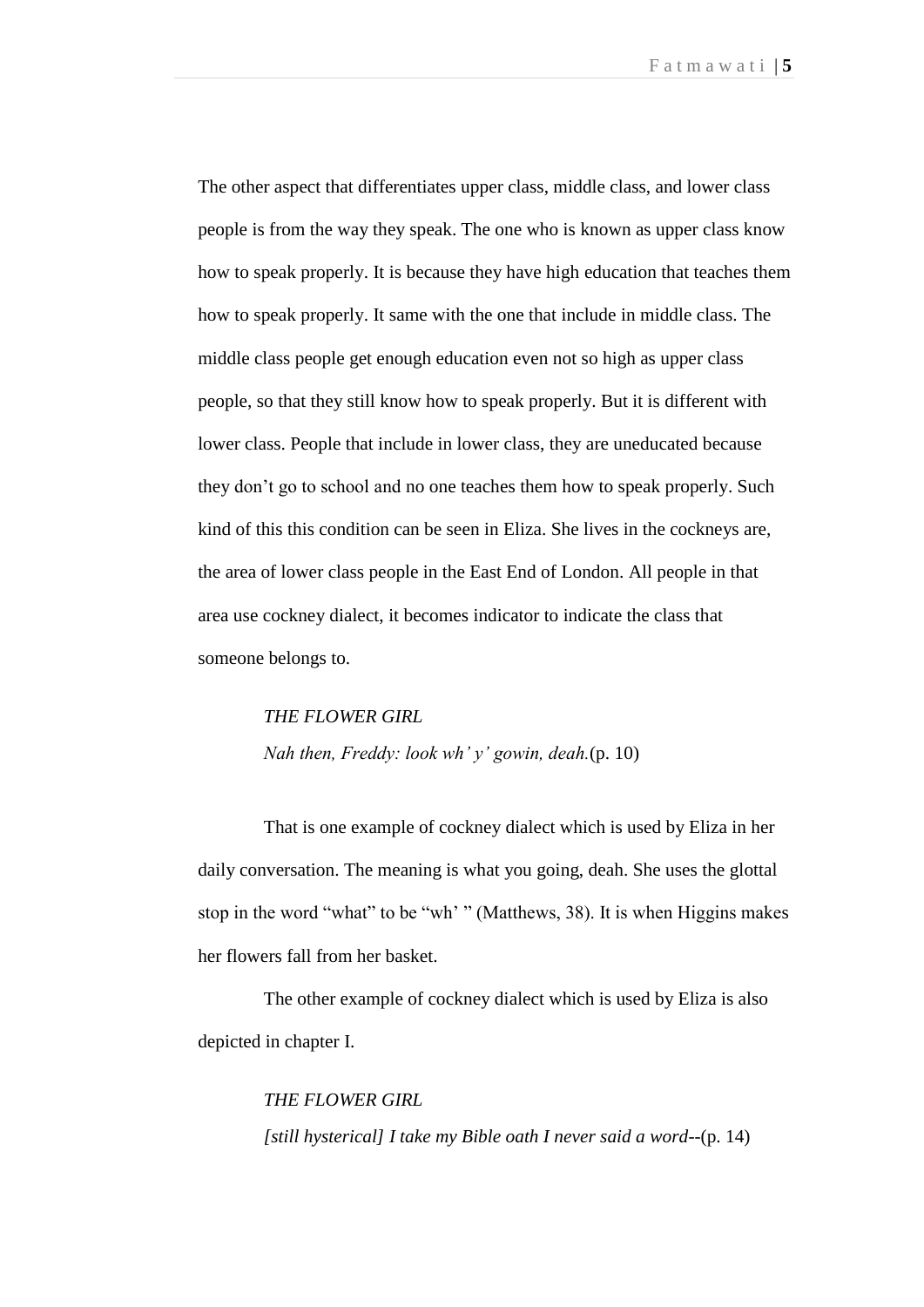One of cockney"s characteristic is the using of double negative (Matthews, 38). The example, in the last word there are double negative. It means that the dialect which is used by Eliza is cockney. It shows that Eliza is lower class people.

#### 2. **The Way Lower Class People are treated**

 All of those depictions are enough to indicate Eliza as the lower class. When the drama of Pygmalion wrote, George Bernard Shaw as the author wanted to give critic to the social live which was happened in British at the time. It is not only a story but it is also shows the social condition in British where the economic aspect becomes a measure to determine and treat people unfairly. The problem of social class still high in the British at the time. The problem of social class is happened when the people are divided into some groups. The higher group which is known as upper class people often treats the other classes such as middle class and especially lower class unfairly. It makes Eliza as the one that belongs to lower class often get discrimination from higher classes.

 Eliza as the lower class doesn"t want to be seen as lower class. She prefers hiding her real identity than showing who really she is even her effort is not really success. One of her effort to hide her identity is when she goes home by using taxi. Taxi is public transportation that often used by upper class because the cost is expensive enough. She wants to be seen as other class people. She uses her money from selling flower to use taxi.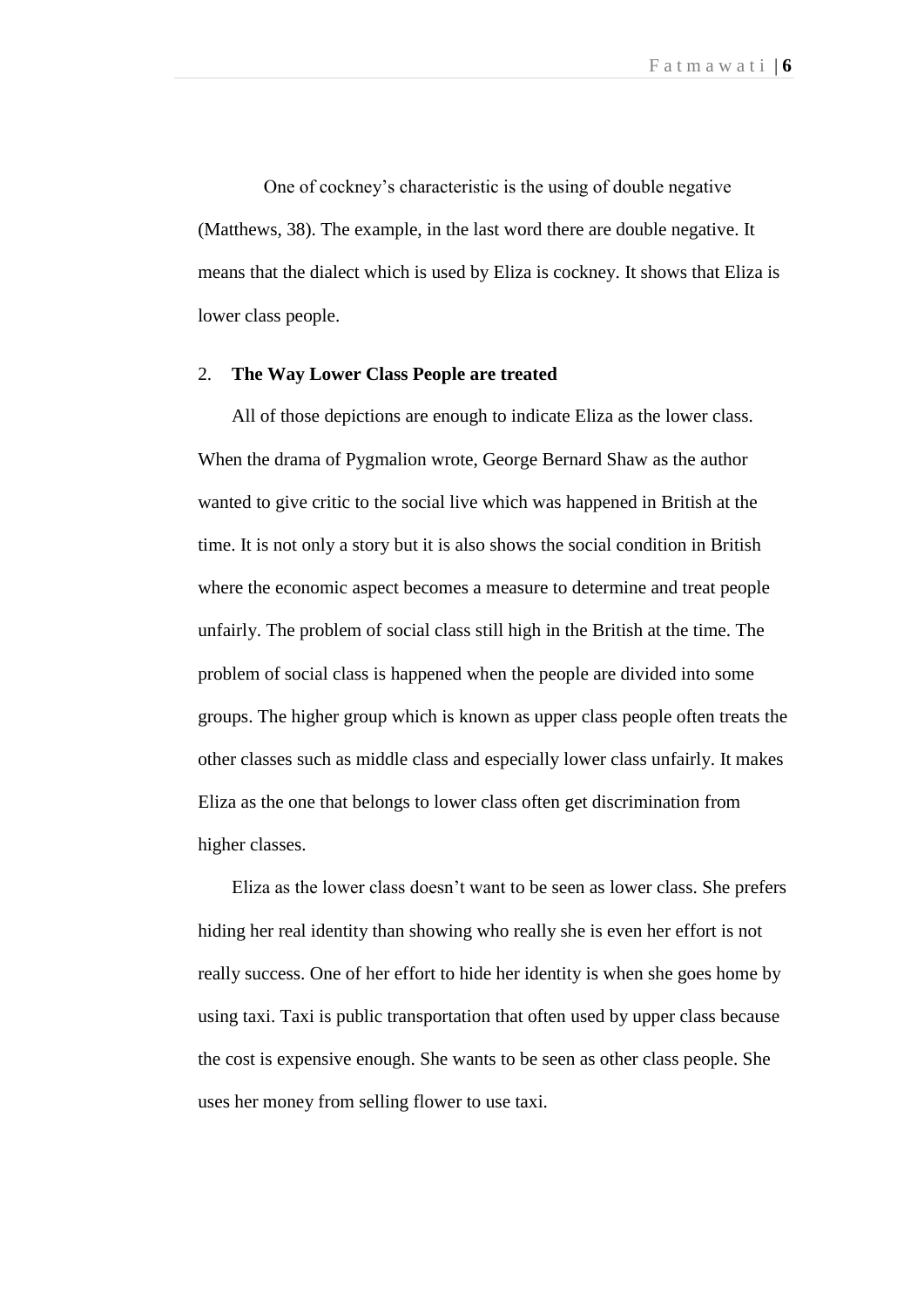#### *THE FLOWER GIRL*

*[with grandeur] Never you mind, young man. I'm going home in a taxi. [she sails of the cab. The driver puts his hand behind him and holds the door firmly shut against her. Quite understanding his mistrust, she shows him her handful of money]. Eightpence ain't no object to me, Charlie. [he grins and opens the door]. Angel court, Drury Lane, round the corner of M icklejohn's oil shop. Let's see how fast you can make her hop it. [she gets in and pulls the door to with a slam as the taxicab starts].* (p. 22)

 By going home in a taxi, she thinks that other people will not see her as lower class people anymore. But even though she tries to cover her real identity, her real identity will turn up again. When she says "I"m going home in a taxi", it shows that she never used taxi before. Upper class people never say that they use taxi to other people because they often use taxi and everybody knows it.

 From those quotation, it can also be seen such unfairly treatment to lower class people such as Eliza. The driver tries to hold the door shut against her, but she shows him that she has enough money for the fare. The driver obviously thinks that Eliza is a prostitute and still charges her tuppence extra, but, when they arrive at Drury Lane, the taxi driver humiliates her by not taking the money.

 The condition of Eliza as lower class often makes her to be discriminated by other class people. The other bad treatment that she received also comes from Freddy.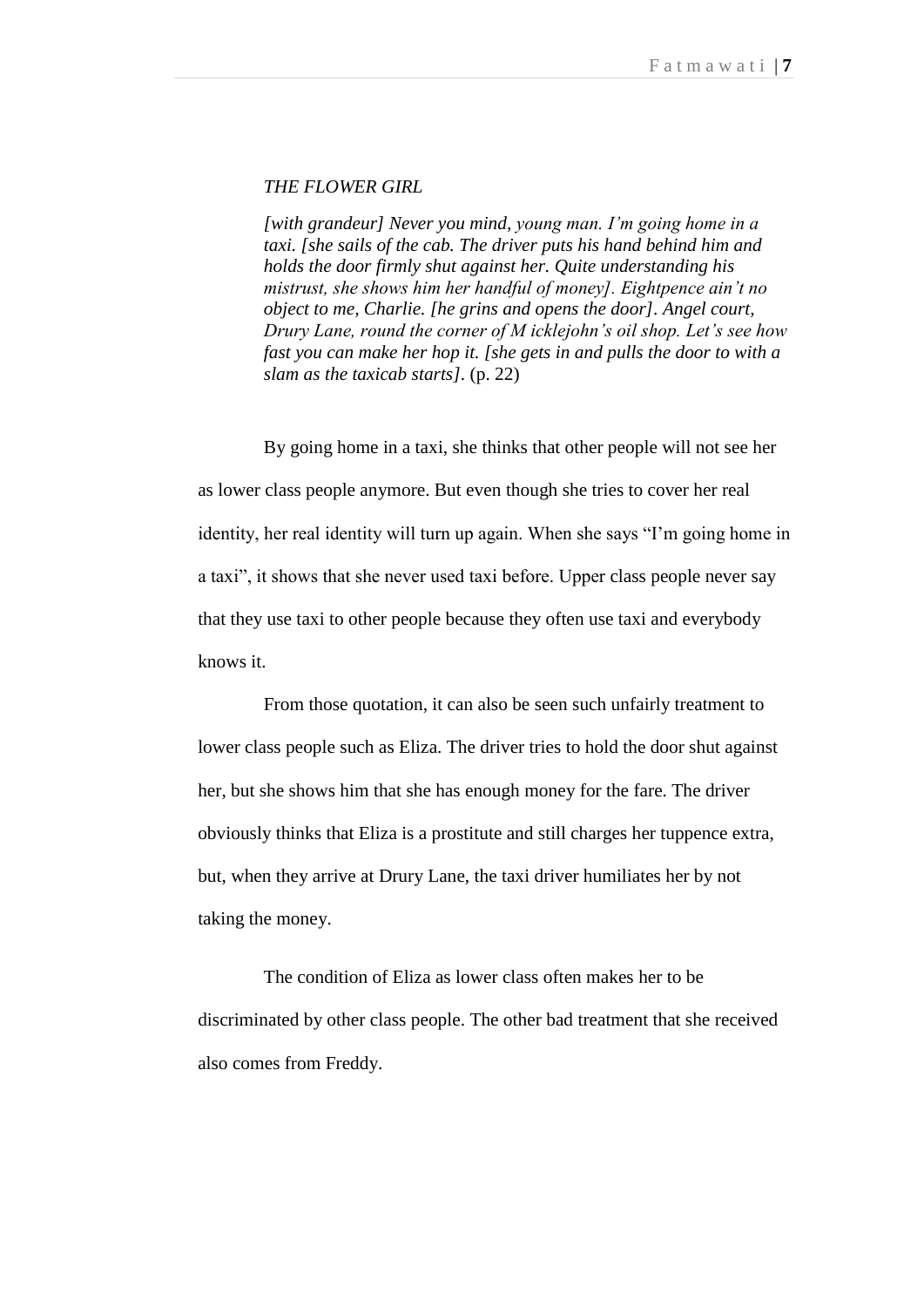#### *THE FLOWER GIRL*

*Nah then, Freddy: look wh'y' gowin deah. FREDDY*

*Sorry [he rushes off].* (p. 9)

 It is happened when Freddy makes Eliza"s flower fall down, it can be seen that he doesn"t help pick up her basket, like a polite gentleman should. He just says "Sorry!" and carries on running to hail a cab for his sister and mother. This shows that the upper class just ignore the lower classes, thinking of them as "dirt under their feet" instead of human beings, just like them, who also have a life to live. Freddy doesn"t seem to realize that just running into Eliza and knocking her flower basket onto the ground, may have cost her a day "pay" from selling her flowers in Covent Garden.

 Not only Freddy and the taxi driver that do discrimination to Eliza. Other characters from different social class such as Henry Higgins also oppress her.

 Henry Higgins is a gentleman. A man from upper class. It can be seen in Act I.

# *THE BYSTANDER*

*It's all right. He's a gentleman: look at his boots. [explaining to the note taker]. She thought yo was a copper's nark, sir.* (p. 13)

The bystander says that the note taker which later known as Higgins is a gentleman. It can be indicated from his boots. It means that from the appearance of someone, other people can be easily indicate whether she/he includes in upper class, middle class or lower class people.

 From his appearance, he can be indicated as upper class people. The other indicator that indicates him as upper class also comes from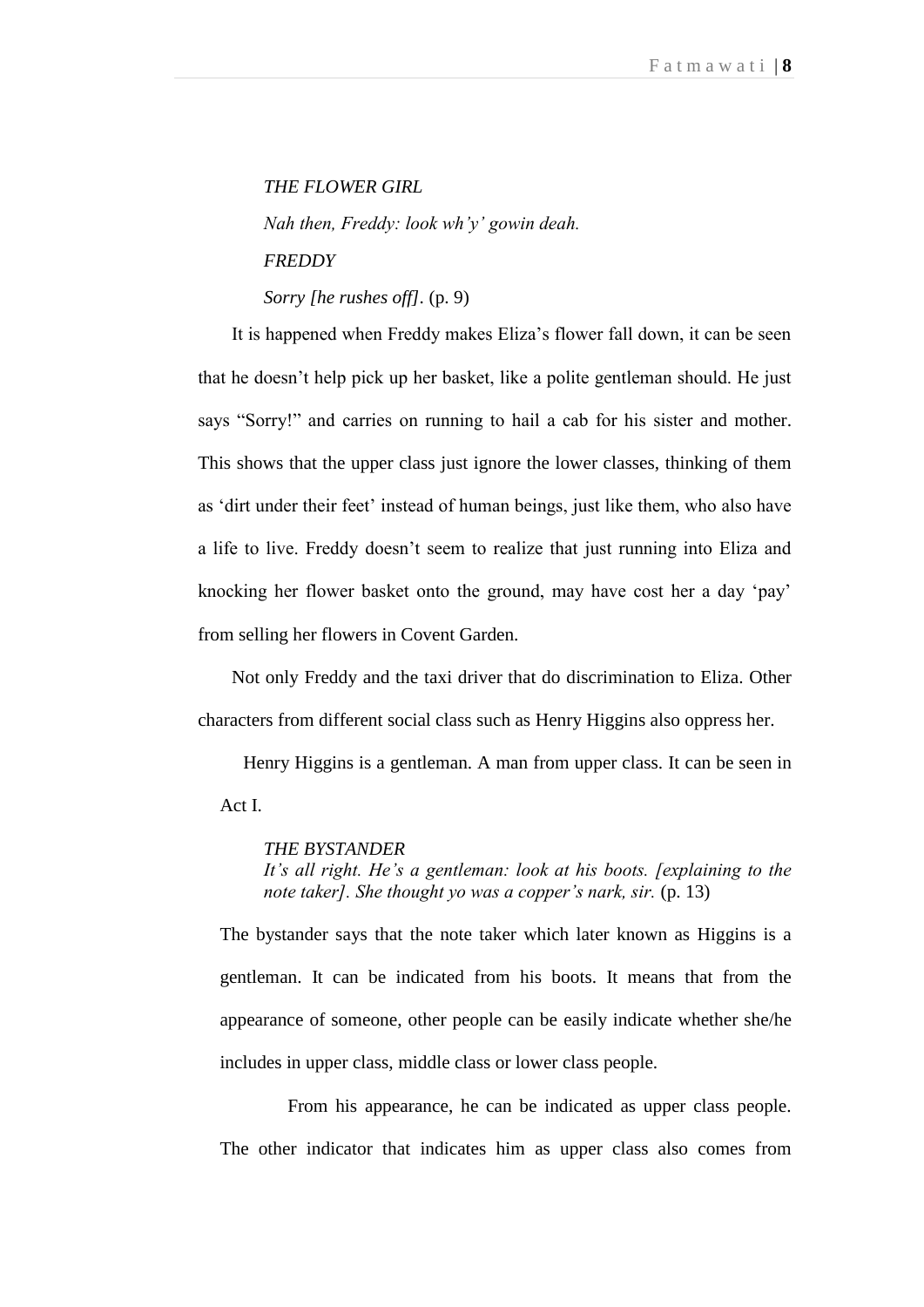educational background. As the upper class, he is educated man. It can be seen in Act I when Higgins talks with the gentleman.

#### *THE NOTE TAKER*

*Simply phonetics. The science of speech. That's my profession; also my hobby. Happy is the man who can make a living by his hobby! You can spot an Irshman or a Yorkshireman by his borgue. I can place any man within six miles. I can place him within two miles in London. Sometimes within two streets.* (p. 19)

The note taker or Higgins says that her profession is a science of speech. It

shows that he is educated man. He can be a science of speech because he has

high education and just upper class people that high education.

Higgins realize that his social class status higher than Eliza. It makes

him easy to oppress her. It can be seen in Act II.

#### *THE FLOWER GIRL*

*Well if you was a gentleman, you might ask me to sit down, I think. Don't I tell you I'm bringing you business?*

*HIGGINS*

*Pickering: shall we ask this baggage to sit down or shall we throw her out of the window?* (p. 27)

Those quotations give clear depiction how Higgins treats Eliza. He

uses the word "baggage" that has bad meaning to call Eliza. Not only that

word, the other bad word that Higgins used to call Eliza also depicted in Act V.

#### *HIGGINS*

*You let her alone, mother. Let her speak for herself. You will jolly soon see whether she has an idea that I haven't put into her head or a word that I haven't put into her mouth. I tell you I have created this*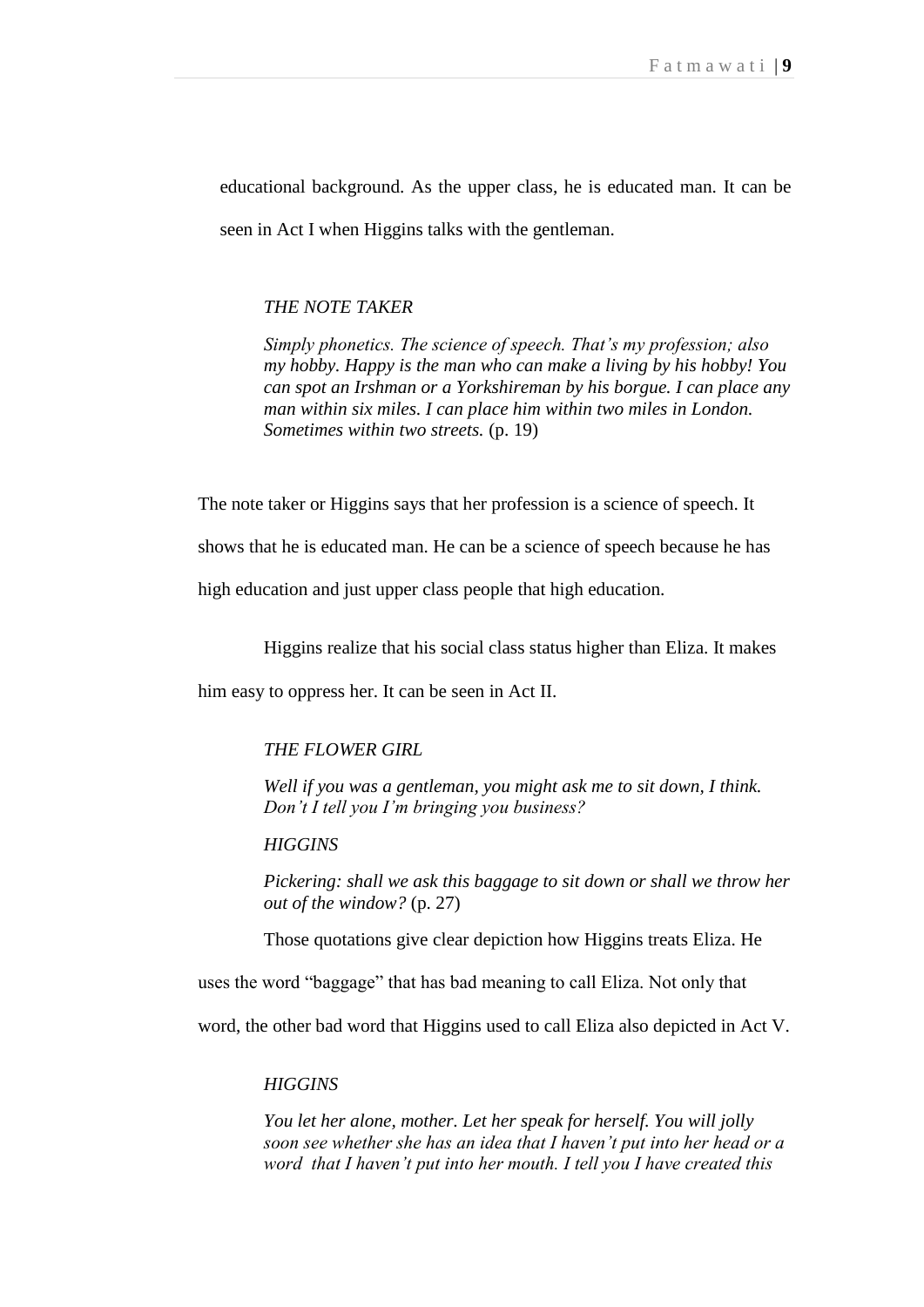*thing out of the squashed cabbage leaves of Covent Garden; and now she pretends to play the fine lady with me.* (p. 110)

The upper classes stereotyped how the lower classes lived. They believed they were uncouth and stupid and called them names such as "baggage" and "blackguard." Professor Higgins calls Eliza a "squashed cabbage leaf" and an "incarnate insult to the English language."

 As the upper class, Higgins always treats Eliza badly. He always says something worse to Eliza.

#### *HIGGINS*

*What on earth will she want with money?She'll have her food and her clothes. She'll only drink if you give her money.* (p. 36)

 This quotation shows that Higgins has ideas of what the lower classes are like and how they live. He automatically assumes that money Eliza earns, she will just spend her money on alcohol, and he also assumes that she doesn"t know anything.

 The other bad treatment that Eliza received also comes from Mrs. Pearce. She is middle class that has a higher status than Eliza, but she is of a lower status than Higgins and Pickering. This means that she can order Eliza round, and scold Eliza, but she must know her place when she is with Higgins and Pickering, as they are upper class.

> *MRS. PEARCE [hesitating, evidently perplexed] A young woman wants to see you sir HIGGINS A young woman ? what does she wants?* (p. 25)

This quotation shows that Mrs Pearce respects Higgins but is different when she interacts with Eliza.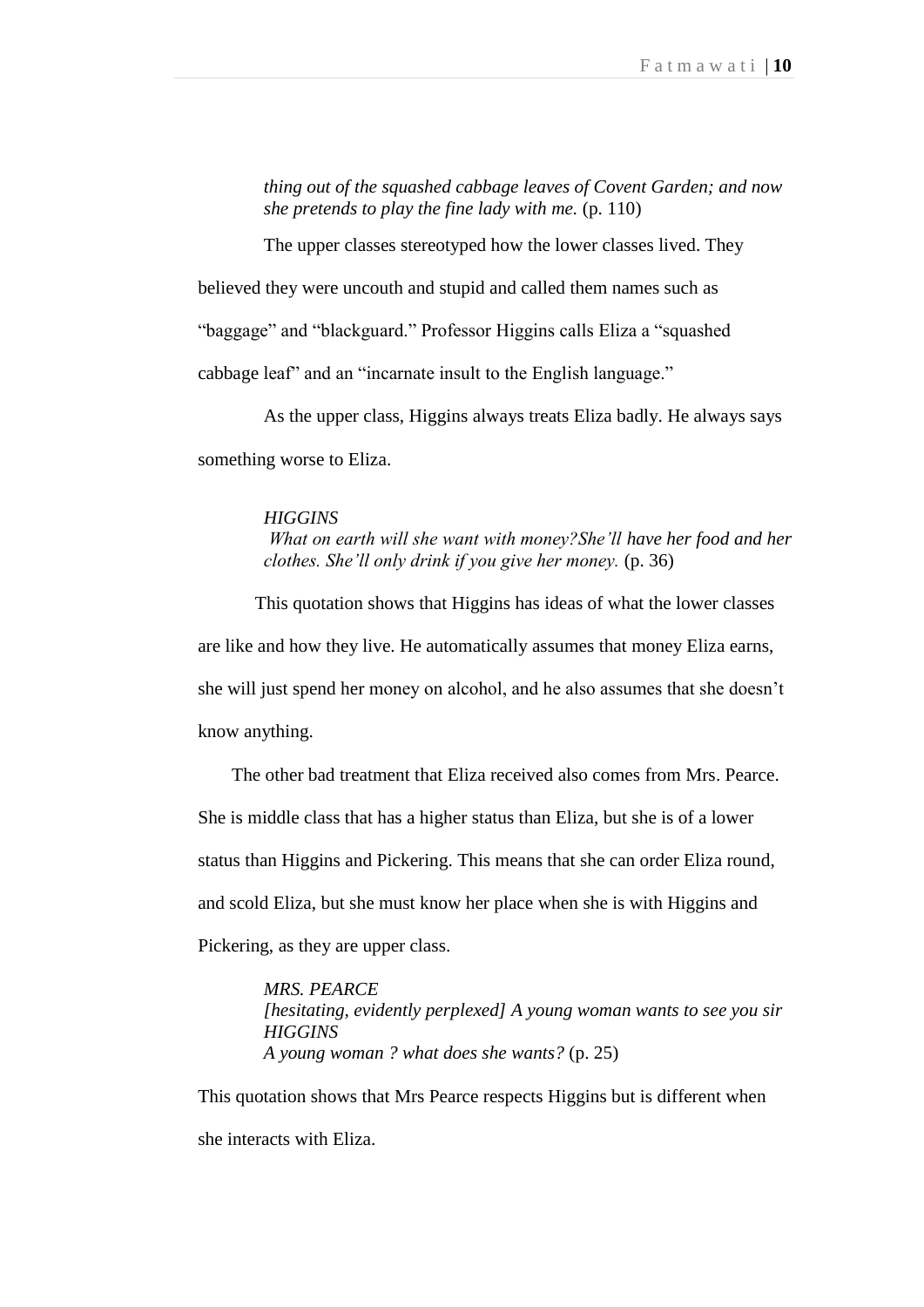*MRS. PEARCE Don't cry, you silly girl. Sit down. Nobody is going to touch your money.* (p. 30)

Mrs. Pearce calls Eliza with the word "silly girl". She is quite strict towards

Eliza. She wants to show that her class is higher than Eliza, but below Higgins.

 What Higgins does to Eliza actually not depicted him as the upper class. Upper class people are known as educated people. As educated people he should know the good manner to interact with other people even they are in different social class status.

 At the beginning of the play, Bernard Shaw shows how the upper class should treat the lower class through Colonel Pickering. When Higgins is being very patronizing to Eliza, Pickering says:

#### *PICKERING*

*[in good-humored remonstrance] Does it occur to you, Higgins, that the girl has some feelings?* (p. 36)

 This shows that Pickering does have some respect for Eliza, even though she is of a lower status than him, but he still says "the girl" instead of Miss Doolittle, or Eliza who shows that he knows his place and his place is higher in the social status than Eliza"s. The matter of treating people differently in Islam is also got an attention. One verse in the Quran says:

> *"O mankind, indeed We have created you from male and female and made you peoples and tribes that you may know one another. Indeed the most noble of you in the sight of Allah*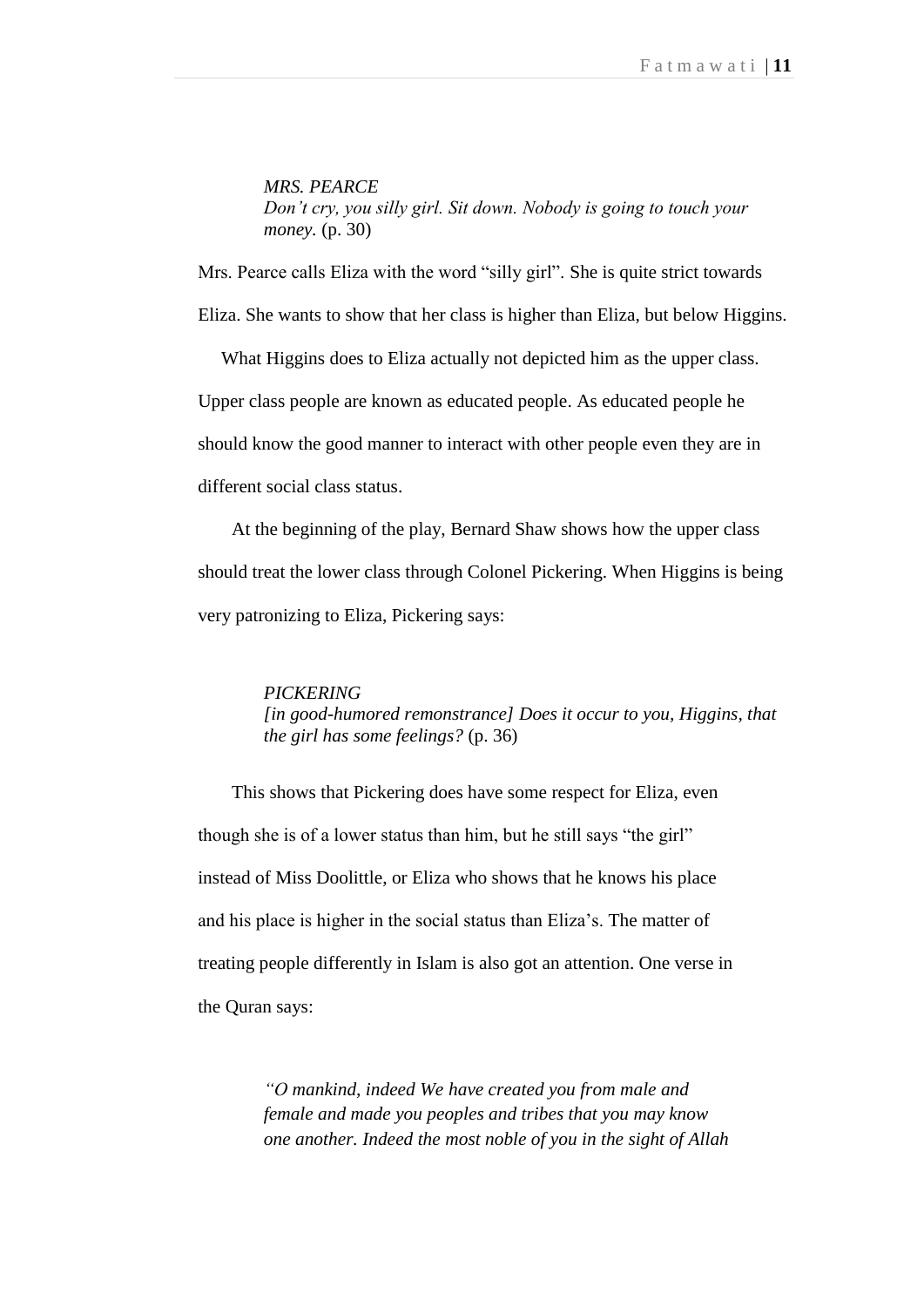*is the most righteous of you. Indeed, Allah is knowing and Acquainted".*(Quran 49:11).

That quotation tells that human cannot differentiate one person and another. There is no rich and the poor, the clever and the stupid, the beautiful and the ugly in front of Allah. Allah creats human in different characteristic, it is not to differentiate each other but to make they complete and help each other. It is not allowed that one group has pride too high for their own self until they prejudice against the others whom they think they belong to the secondary group.

In Islamic view, someone has high position is not because of her proherty ownership and her status in society, but it is differentiate based on someone belief and their Taqwa, someone's intellectual, and also someone's role.

#### **B. The struggle of Eliza to achieve the higher social class status**

 The drama *Pygmalion* illustrates the differences between the upper and lower class in the Victorian period. A basic belief of the period was that a person is born into a class and that no one can move from one class to another (Ganz 45). But George Bernard Shaw as the socialist at the time wanted to break that role. He made the drama *Pygmalion* where Eliza as the member of lower class can change her social class status to be the member of middle class by helping of Henry Higgins as the science of phonetic.

 The drama Pygmalion is adopted from the Greek myth untitled *Pygmalion and Galatea*. The myth is about the sculpture named Pygmalion that falls in love with his statue that has name Galatea. One day when there was a festival of Aphrodite, he asked to Aphrodite to make the statue alive and it was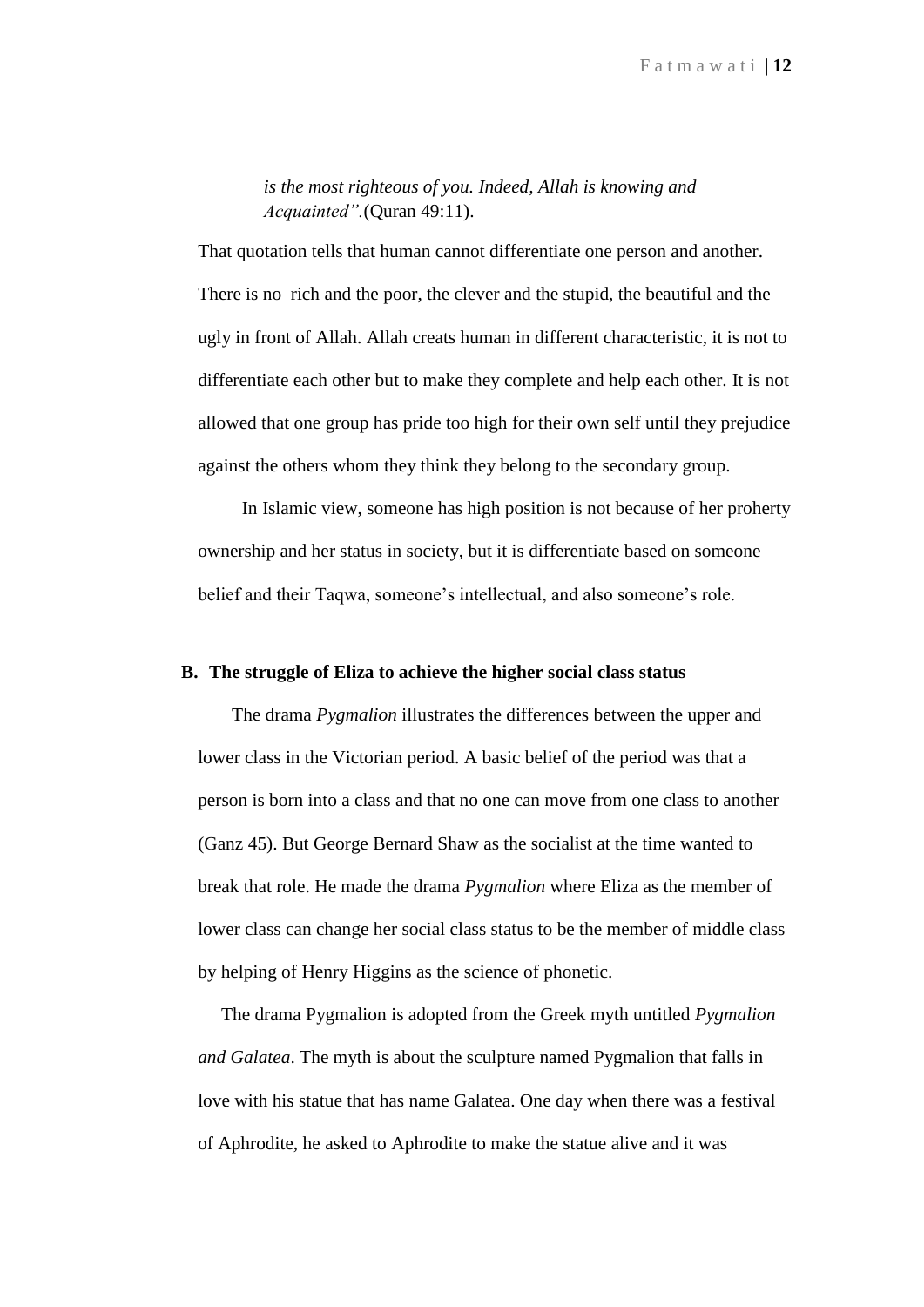happened. The statue becomes alive . It is a metamorphose from stone into a human being, therefore the drama *Pygmalion* by George Bernard Shaw is the changing of a lower class girl to a higher class.

In Shaw"s *Pygmalion*, Eliza Doolittle is a disheveled cockney flower seller. She includes in lower class people. Her social condition often makes her to be oppressed by another people from higher class status. It is one reason to make her wants to change her social class status. Her struggle to change her social class status started when she met a professor of phonetic Henry Higgins and Colonel Pickering in the Covent Garden. She is lucky enough to catch the eye of a Professor Henry Higgins. Discovered by Higgins and Colonel Pickering at Covent Garden, Eliza is caught off guard selling flowers to Pickering. Meanwhile, Higgins notes every disfigured word uttered from Eliza's mouth. Soon, Eliza appears on Higgins' doorstep to ask for his phonetician skills in order to become a flower-shop girl.

#### *THE FLOWER GIR*

*I want to be a lady in a flower shop stead of selling at the corner of Tottenham Court Road. But they won't take me unless I can talk more genteel. He said he could teach me. Well here I am ready to pay him- not asking any favor--and he treats me as if I was dirt.* (p. 28)

 She shows what she want when she came to Higgins"s House. She thinks that the first thing that she should do is changing the way she speaks as any lady from upper class.

 Her effort to change her social class status not only by coming to Higgins to study the way to speak properly, but she also tries to act like a lady. She comes to Higgins by using taxi as upper class people do.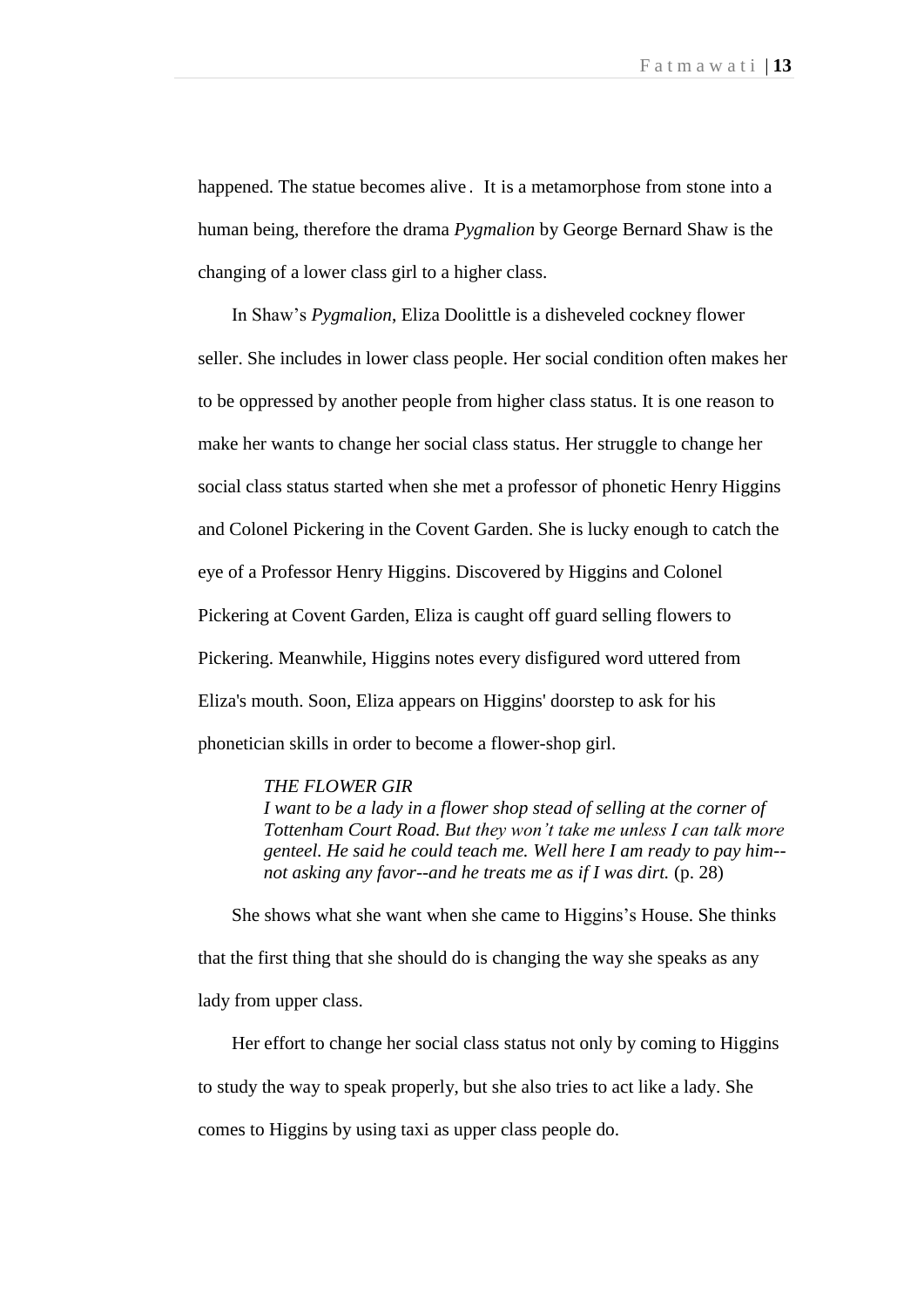*THE FLOWER GIRL Don't you be saucy. You ain't heard what I come for yet. [to Mrs. PEARCE, who is waiting at the door for further instruction] Did you tell him I come in a taxi?* (p. 27)

She uses taxi when she came to Higgins"s house, she hopes that when

Higgins know it, he will not underestimate her again as the lower class.

Not just by using taxi, she acts as any lady from upper class. She comes to

Higgins to ask him teach her the way to speak properly and she will pay him

for it.

*THE FLOWER GIRL Good enough for ye--oo. Now you know, don't you? I'm come to have lessons, I am. And to pay for em too: make no mistakes.* (p. 27)

It shows that she doesn"t want to be seen as lower class people that just

asking something free because the lower class people are known as poor

people. She wants to show that she has money and she is ready to pay him for

the lessons that he will give to her even the money that she uses actually from

Higgins.

#### *HIGGINS*

*[hearing in the voice of God, rebuking him for his pharisaic want of charity to the poor girl] A remainder. [he raises his hat solemnly; then throws handful of money into the basket and follows PICKERING]. THE FLOWER GIRL [picking up a half-crown] Ah--ow--ooh! [picking up a couple florins] Aaah--ow-----ooh! [picking up several coins] Aaaaaah--ow- ooh![picking up a half sovereign] Asaaaaaaaaah--ow--ooh!!!* (p. 22)

 Eliza asks Higgins and Pickering to buy her flowers but Pickering refuses it because he doesn"t have the change. She still tries to offer her flower to them even though Higgins treats her badly. Higgins doesn"t want Eliza disturb them anymore, so he throws a handful of money into her basket and then go away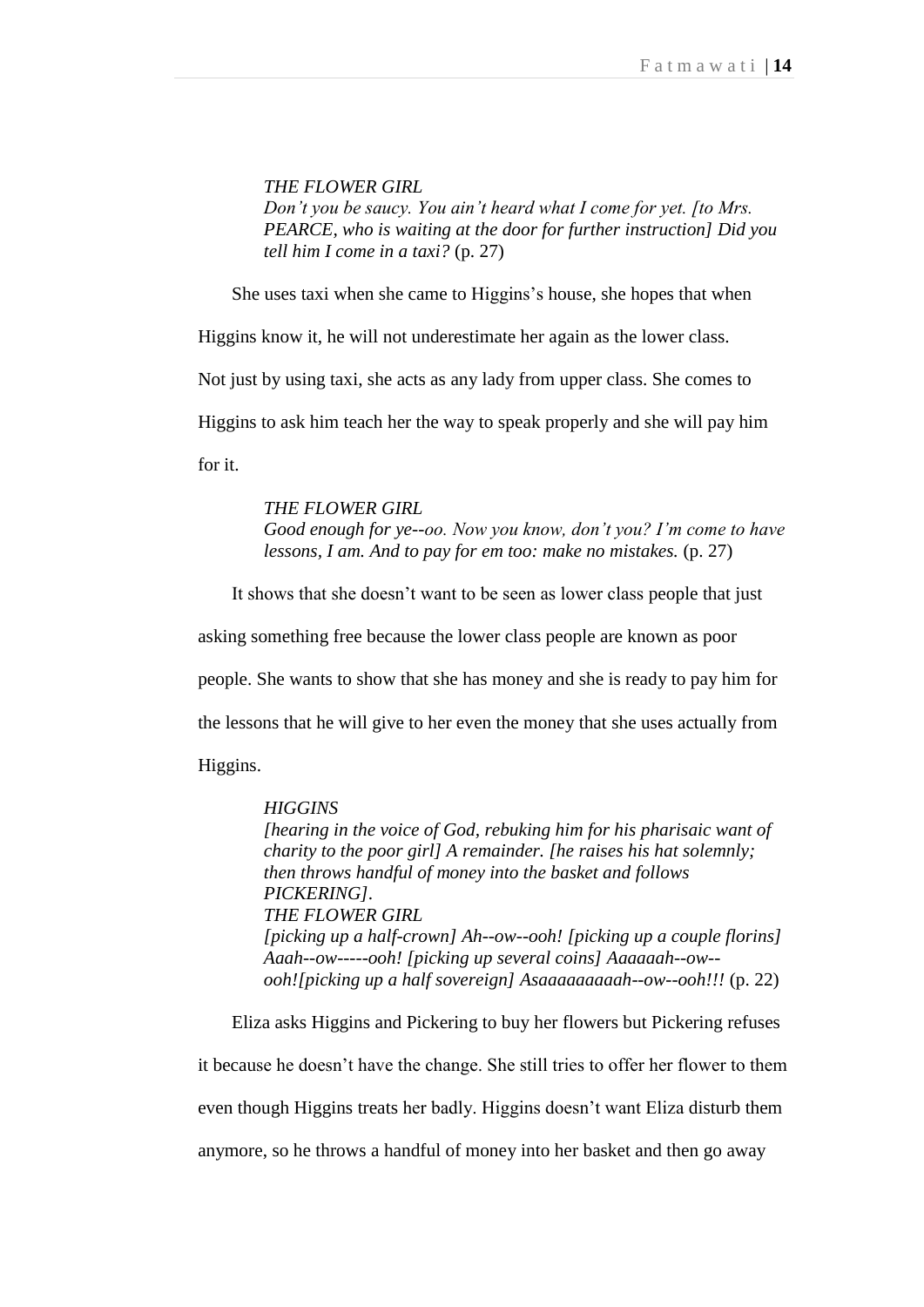with Pickering. She is very happy in taking all of the money from Higgins.

Then she decided to use the money to change her social class status by coming

to Higgins and ask him to teach her.

 Higgins does not expect that the money that he gave to Eliza the night before will she make to pay him for the lessons that she asks. He thinks that the lower class such as Eliza just spent their money for something useless.

*THE FLOWER GIRL*

*Oh, we are proud! He aint above giving lessons, not him: I heard him say so. Well, I ain't come here to ask for any compliment; and if my money's not good enough I can go somewhere else.* (p. 27)

This shows that Eliza is insulted at Higgins' accusation that if she was given money she would only spend it on alcohol, instead of saving it or spending it on something worthwhile. Where Eliza says "And if my money's not good enough I can go somewhere else". It shows that if Higgins doesn"t want to help her, or is going to cover charge her, she is willing to go somewhere else, where she will be more respected.

 The other thing that she does to be looked as any lady when she came to Higgins also by changing her appearance. She tries as well as possible to make her appearance better than a night before when she met Higgins at the first time.

*MRS. PEARCE*

*[returning] this is the young woman sir. [THE FLOWER GIRL] enters in state. She has a hat with three ostrich feathers, orange, sky-blue, and red. She has a nearly clean apron, and the shoddy coat has been tidied a little. The pathos of this deplorable figure, with its innocent vanity and consequantial air, touches PICKERING, who has already straightened himself in the presence of MRS. PEARCE. But as to HIGGINS, the only distinction*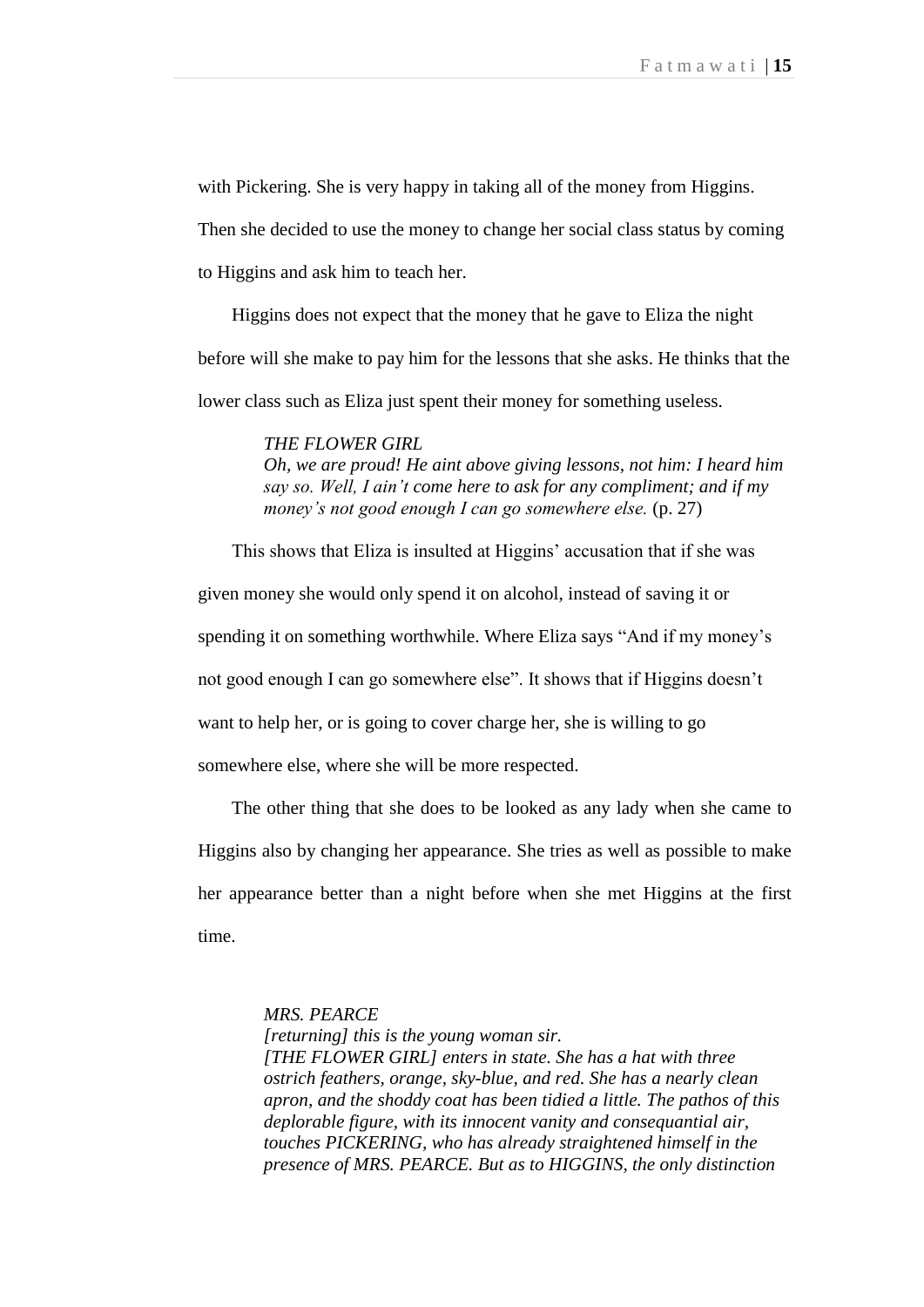*he makes between men and women is that when he is heither bullying nor exclaiming to the heavens against some featherweight cross, he coaxes women as a child coaxes its nurse when it wants to get anything out of her.]* (p. 26)

 When it is compare with her appearance before she met Higgins at Covent Garden, she tries to look better. She uses the clean apron. It shows that she wash the apron before coming to Higgins' house, therefore in the night before her appearance is worse. She is very dirty compared to the ladies. She also seldom was her hair and brushes her teeth. By looking at the changing of her new appearance, it is better enough than before, it shows that she has a strong intention to change her social class status by changing everything in herself as she could.

 Therefore how hard she tries to look as any lady, Higgins still sees her as the lower class that doesn"t have and know anything. Eliza comes to Higgins" house is also because the night before when they met in Covent Garden, Higgins said that he can make her a duchess.

#### *THE NOTE TAKER*

*You see this creature with her kerbstone English: the English that will keep her in the gutter to the end of her days. Well sir, in three months I could pass that girl off as a duchess at an ambassador's garden party. I could even get her a place as lady's maid or shop assistant, which requires better English. That the sort of thing I do for commercial millionaires. And on the profits of it I do genuine scientific work in phonetics, and a little as a poet on Miltonic lines.* (p. 20)

Higgins said that he can change Eliza from the lower girl to be a duchess or shop assistant with the better English. It makes Eliza think that she should change the way she speaks if she wants to be a lady from upper class. But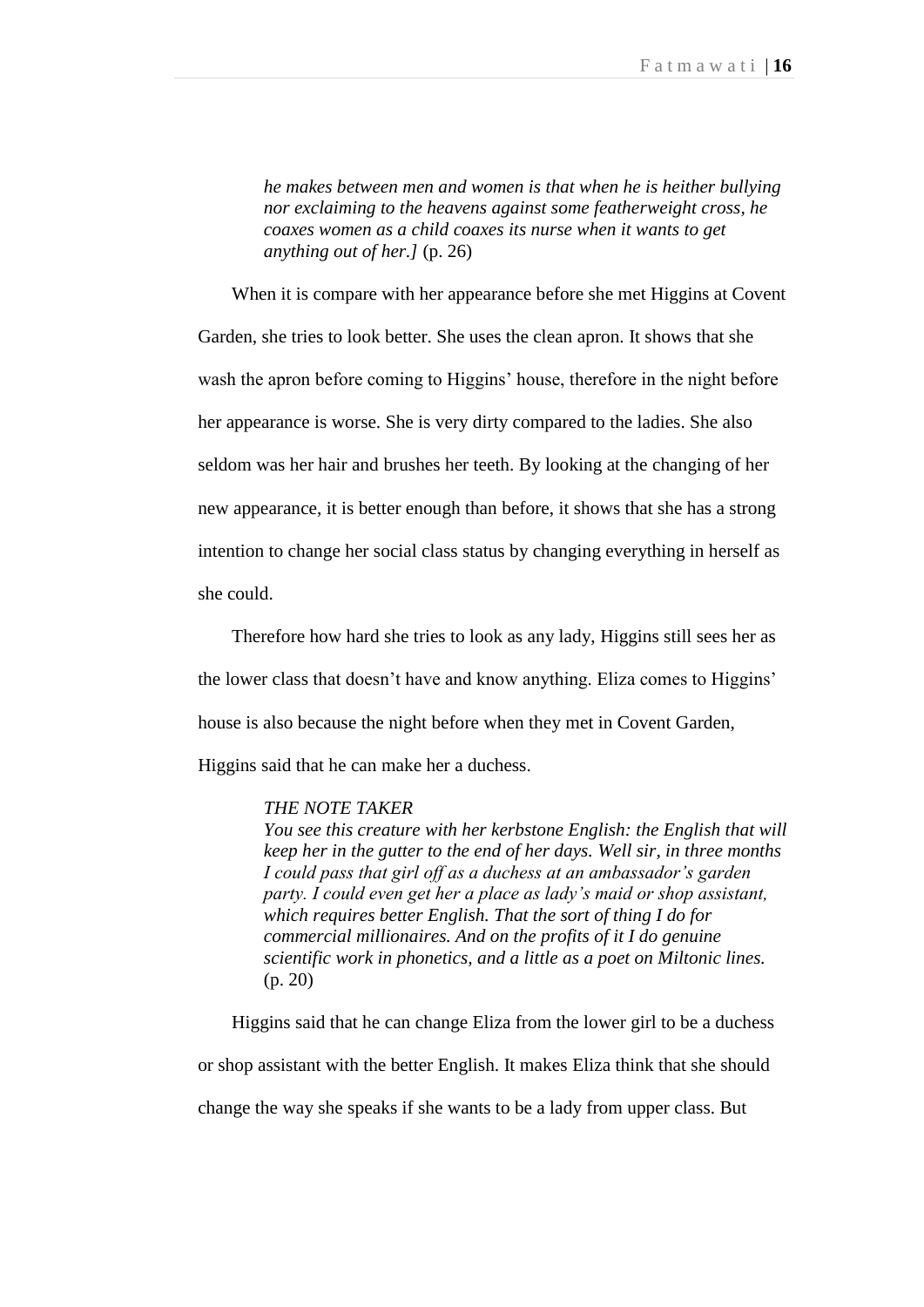unluckily, Higgins seems that he forget what he promised to Eliza when she

came to his house.

# *HIGGINS*

*[brusquely, recognizing her with unconcealed disappointment, and at once, baby-like, making an intolerable grievance of it] Why, this the girl I jotted down last night. She's no use: I've got all the records I want of the Lisson Grove lingo; and I'm not going to waste another cylinder on it. [to the girl] be off with you: I don't want you.* (p. 26)

It proves that Higgins has already forgotten what he promised Eliza the

night before. He expects she will not remember and seems like that he doesn"t

want her to come to make him bother. Whenever he talks to her, he talks down

to her. Treating her like she is stupid.

Although Higgins treats Eliza rudely, she never gives up to always trying.

She said what she expected to Pickering and Higgins.

*PICKERING [gently] what is it you want, my girl? THE FLOWER GIRL I want to be a lady in a flower shop stead of selling at the corner Tottenham Court Road. But they won't take me unless I can talk more genteel. He said he could teach me. Well, here I am ready to pay him, not asking any favor--and he treats me as if I was dirt. MRS. PEARCE How can you be such a foolish ignorant girl as to think you could afford pay Mr. Higgins? THE FLOWER GIRL Why shouldn't I? I know what lessons cost as well as you do; and I'm ready to pay.*(p.28)

Whatever other people try to underestimate her, she still stand up in her

belief. She is the strong character that not easy to give up. She said to Pickering

her purpose in coming to Higgins.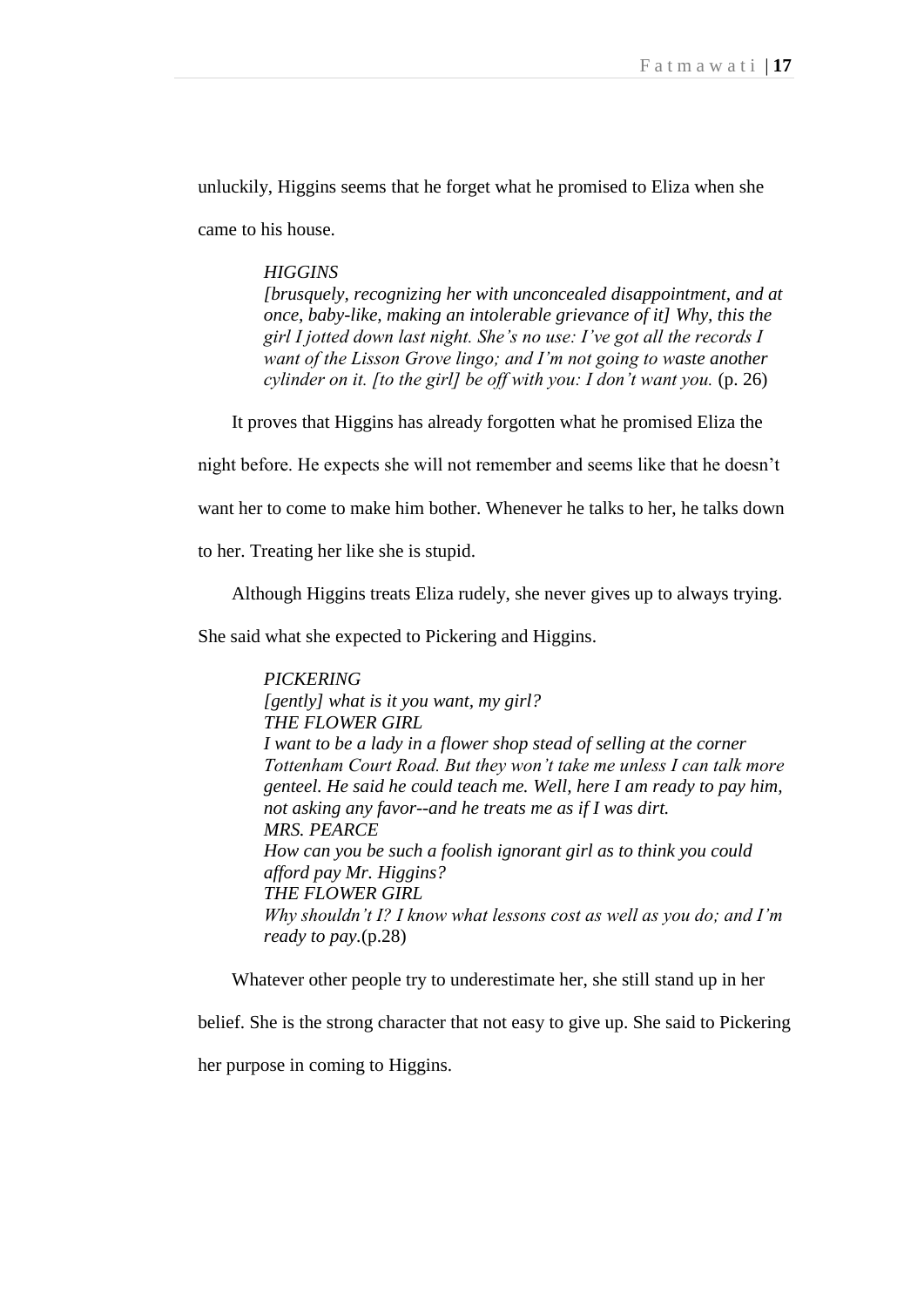From her hard effort, finally Higgins and Pickering want to help her. But it is not really helping. Pickering makes deal with Higgins to make her as experiment.

# *PICKERING*

*Higgins: I'm interested. What about ambassador's garden party? I'll say you're the greatest teacher alive if you make that good. I'll bet you all the expenses of the experiment you can't do it. And I'll pay for the lessons.* (p. 32)

Pickering willing to pay all the lessons that will Higgins give to Eliza if He wants to teach her and change her in few months. He makes deal with Higgins that they will change her and show her in the Ambassador"s garden party.

Pickering will be awarded Higgins if he success.

Knowing the offering from Pickering, he accepts the challenge from Pickering. Higgins makes the offer to Eliza to stay with him for six months and he would teach her how to speak articulately enough to pass in the most exclusive social gathering, the Embassy Ball, without anyone being aware of her Cockney origins, which is no small task.

#### *HIGGINS*

*[carried away] yes: in six months--in three if she has a good ear and a quick tongue--I'll take her anywhere and pass her off as anything. We'll start today now! This moment! Take her away and clean her, Mrs. Pearce. Monkey Brand, if it won't come off any other way. Is there a good fire in the kitchen?* (p. 32)

 Higgins receives Eliza and says that she can change her just in three months if she clever enough to accept all the lessons that he will give to her. But if she is not good enough in accepting his lessons, he says that he can change her in six months. He directly start changing Eliza by changing her appearance first and asking Mrs. Pearce to make her cleaner than before. Being interested only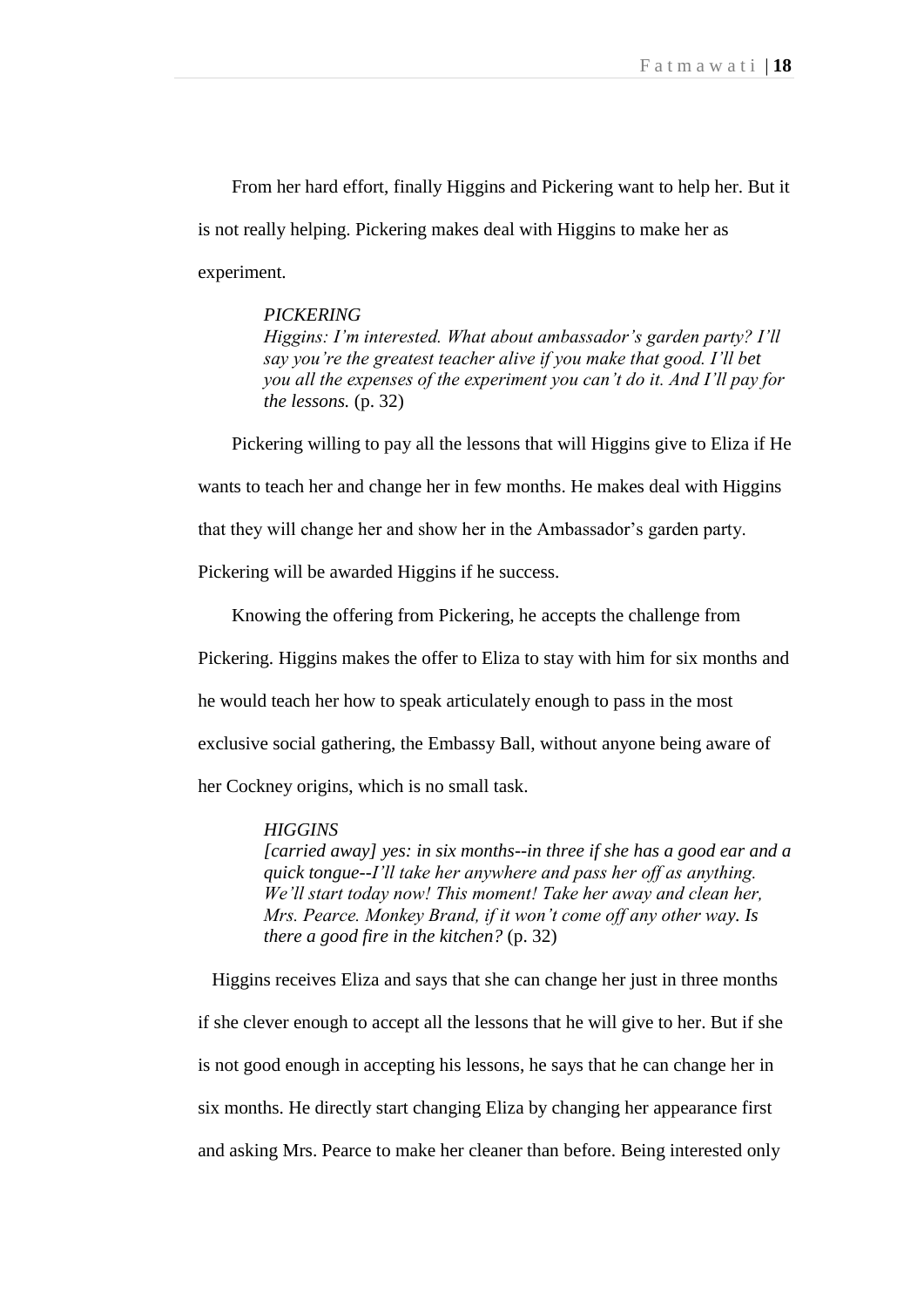in his bet and in showing his talent to the world, Higgins continually abuses Eliza while teaching her without taking into account her feelings and future, in an attempt to get her ready to win the bet for him in the ambassador"s party. He says that she will become a proper aristocratic lady who speaks proper English. Not only has her English improved, but her manners and etiquette have improved as well, due to the help of Professor Higgins.

 Based on class divisions in the society and the capitalist system, it makes the other one to be oppressed and another one do the oppression. In this case, the one that do the oppression is Higgins, and Eliza to be the one that oppressed by Higgins. Higgins can do such thing because he has authority, like the employer in workplace that can do everything that they want to the workers because they have authority. Eliza is like the worker that will do anything that Higgins wants. Eliza same with the worker that will produce a new lady in ambassador garden party from the poor flower girl.

 After six months, it is time for Eliza to show her the changing of herself to public. The first trying-out of Eliza takes place at Mrs. Higgins"s house, and it is successful because nobody among the guests can identify her as Eliza the flower girl.

#### *LIZA*

*[speaking with pedantic correctness of pronunciation and great beauty of tone] how do you do, Mrs. Higgins? [she gasps slightlyin making sure of the H in Higgins, but it is quite successful] Mr. Higgins told me I might come. MRS. HIGGINS [cordially] Quite right: I'm very glad indeed to see you. PICKERING How do you do, Miss Doolittle? LIZA*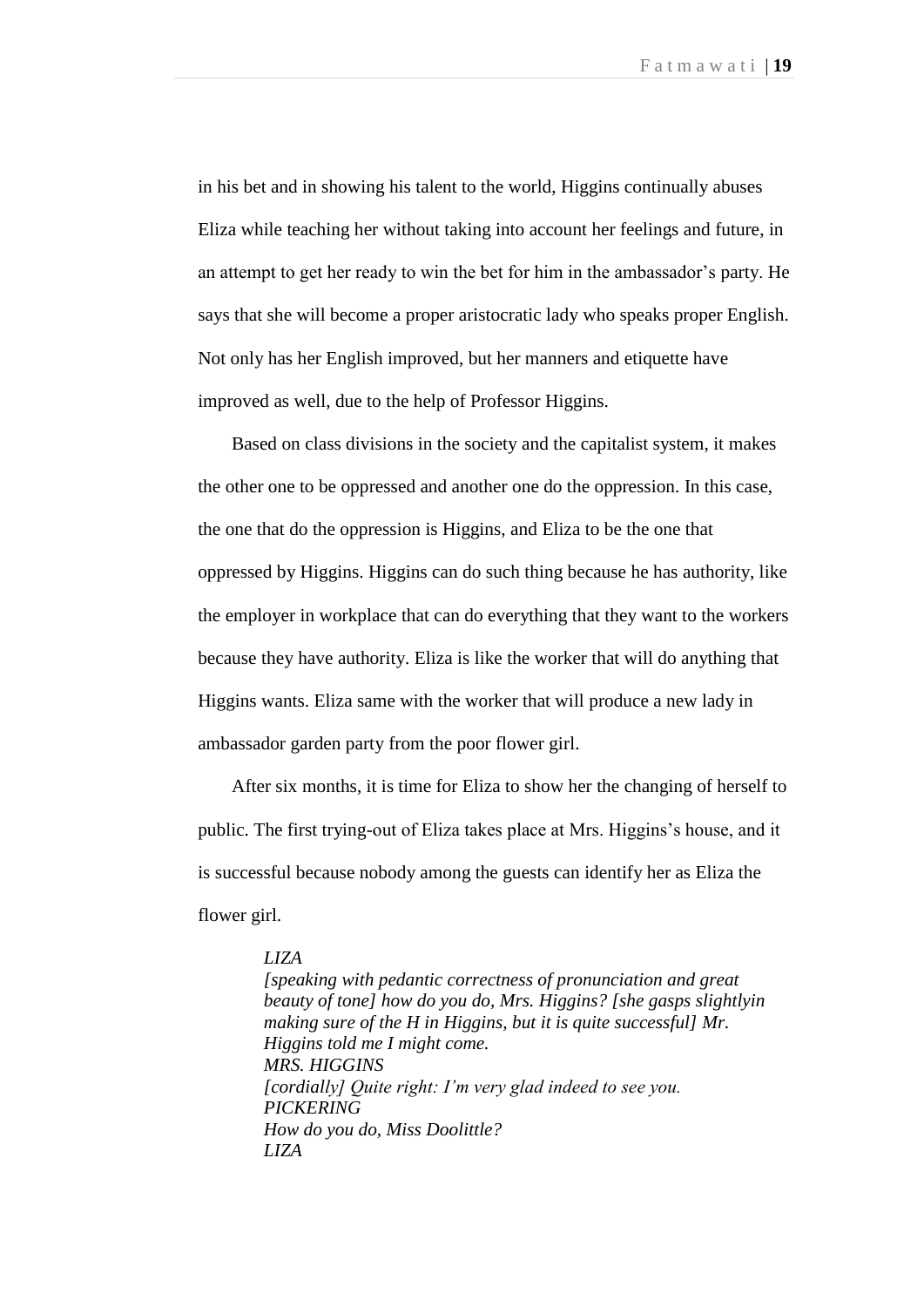*[shaking hands with him] Colonel Pickering, is it not? MRS. EYNSFORD HILL I feel sure we have met before, Miss Doolittle. I remember your eyes.* (p. 70)

It is Eliza"s first test in public place. She has been transformed into one of them, a member of the exclusive bourgeois class in England, able to pass at any social event she chooses, which is no easy accomplishment. No one has any idea where she is originally from and who really she is. It prove from Mrs. Eynsford Hilll that try to remember Eliza just for her eyes. Mrs. Eynsford Hill and Eliza have met before at the Covent Garden when Mrs. Eynsford Hill waited the taxi and the cab. It shows that Eliza as the lower one from Higgins, she is alienated from other people. According to Tong in his book entitle *Feminist Thought* that the people (workers) will be alienated in for ways when there is class divisions. One of the alienation is they will be alienated from others (p.145-146). Therefor she tries her best in doing what she has gotten from Higgins.

 From her first test, she is success. Then she has to continue her real test in Ambassador"s Garden Party. It is similarly successful, and it is Eliza"s public debut in society.

#### *PICKERING*

*[stretching himself] Well, I feel a bit tired. It's been a long day. The garden party, a dinner party, and the opera! Rather too much of a good thing. But you've won your bet, Higgins. Eliza did the trick, and something to spare, eh?* (p. 87)

 It is shown by Pickering that Higgins success in doing his experiment to Eliza. He also wins his bet with Pickering. That is his real purpose in helping Eliza to change her better as a lady from upper class. Both Higgins and Eliza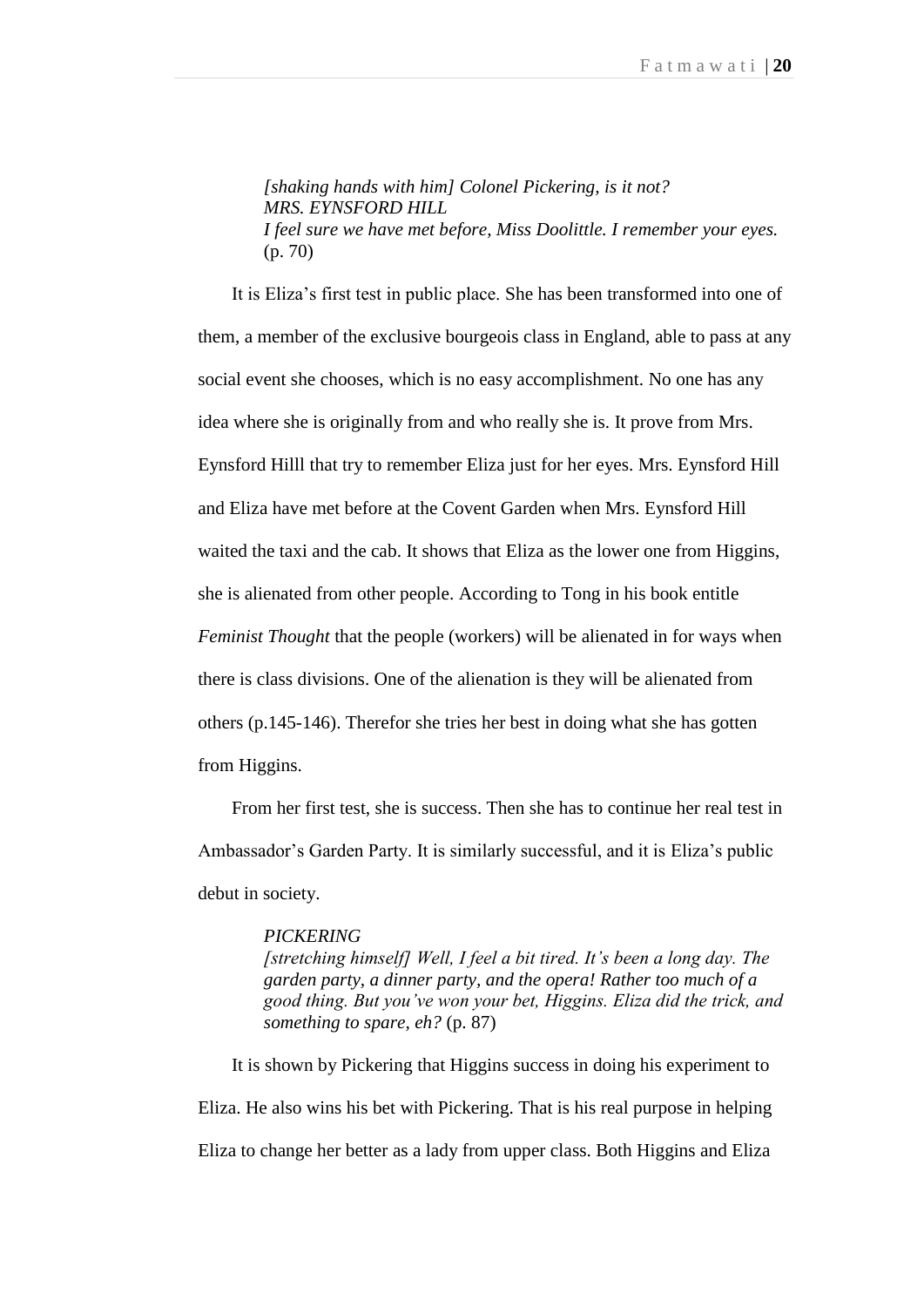have their own purpose where their different purposes give such benefits thing for each other.

What Eliza did in her struggle to achieve the higher social class status is same with what Allah said in Al-quran. Allah said that he will not change the destini of someone if they do not change it by themselves.

> "for each one are successive [angels] before and behind him who protect him by the decree of Allah. Indeed, Allah will not change the condition of a people until they change what is in themselves. And when Allah intends for a people ill, there is no repelling it. And there is not for them besides Him any patron". (QS Ar-Ra"du:11)

Eliza is the one that prove it in the drama *Pygmalion*. She doesn"t believe with the belief which is exist in Victorian period. A basic belief of the period was that a person is born into a class and that no one can move from one class to another (Ganz:45). She proves that she can break that role. She is success in changing her social class status from the lower class to middle class. From that *ayat*, Allah wants to show that every people has chance to be better if they want to try.

 Though she wins the bet for Higgins, Higgins does not condescend to utter the slightest word of congratulation to Eliza. On the contrary, he continues abusing her and ordering her to fetch him his slippers, which will incite Eliza to revolt against him as she makes sure that Higgins does not care for her.

*HIGGINS*

*[in depairing wrath outside] what the devil have I done with my slippers? [he appears at the door].*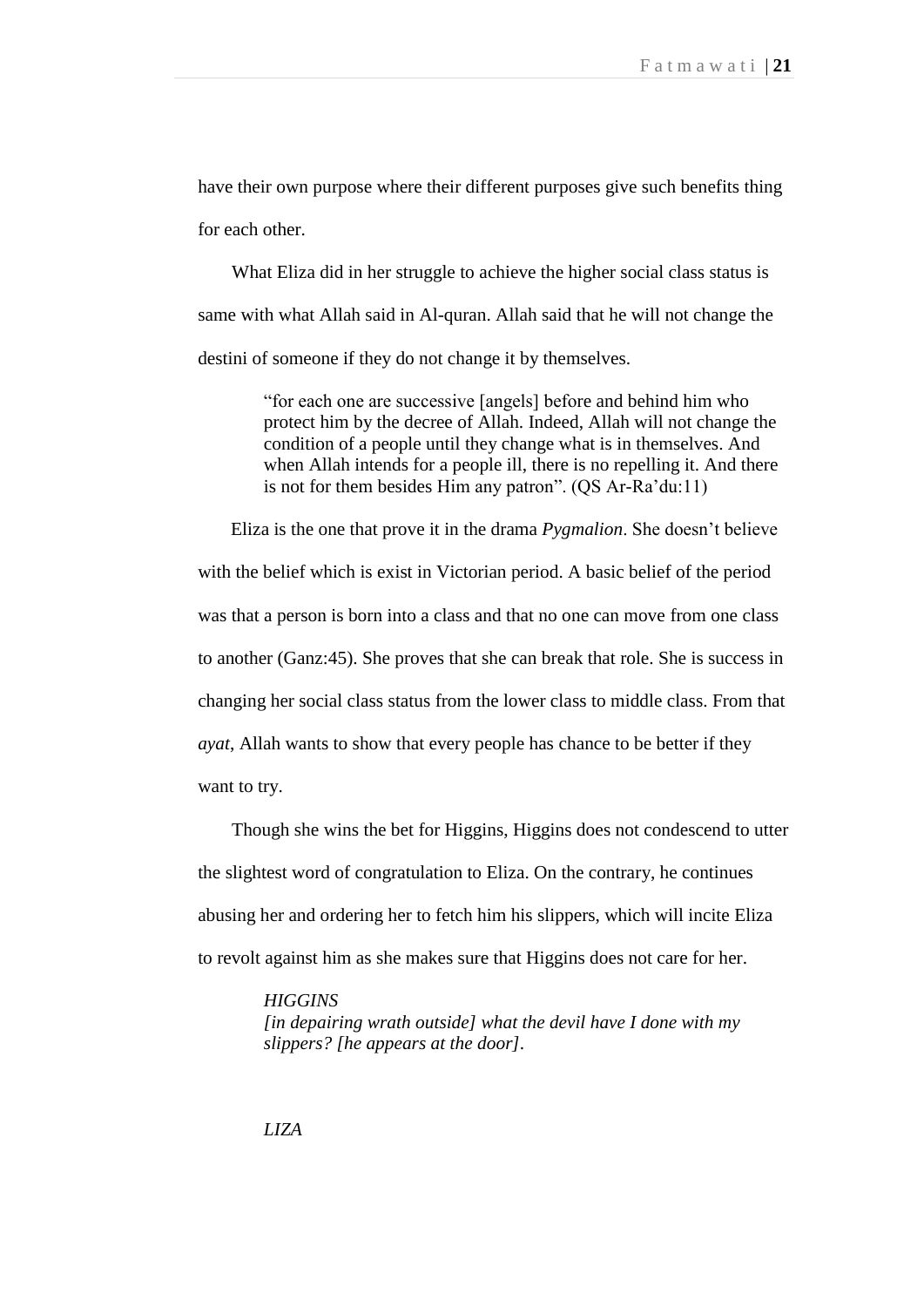*[snatching up the slippers, and hurling them at him one after the other with all her force] There are your slippers. And there, take your slippers; and may you never have a day's luck with them! HIGGINS [astounded] What on earth--! [he comes to her]. What's the matter? Get up. [he pulls her up]. Anything wrong? LIZA [breathless] Nothing wrong--with you. I've won your bet for you, haven't I? That's enough for you. I don't matter, I suppose. HIGGINS You won my bet! You! Presumptous insect! Iwon it. What did you throw those slippers at me for?*(p.89)

From the quotation above, it can be seen that Higgins thinks that he

himself that make him won his bet not because Eliza. Therefore it is also because Eliza did her best in everything he taught to her. But Higgins doesn"t want to recognize it. Again, Eliza gets the alienation as the lower people, she start to be alienated from herself because she has been tried to do all the things that Higgins ask. as stated in chapter two that the people (workers) will get the alienation because of the existence of class divisions in four ways(Tong145- 146). She feels still being underestimate by Higgins whatever she has done to him and even she has been speak and act like a lady.

Eliza stills the common flower girl in the eyes of Higgins. She feels that

Higgins always underestimate her and always so.

#### *LIZA*

*I know. I am not blaming him. It is his way, isn't it? But it made such a difference to me that you didn't do it. You see, really and truly, apart from the things anyone can pick up (the dressing and the proper way of speaking, and so on), the difference between a lady and a flower girl is not how she behaves, but how she's treated. I shall always be a flower girl to Professor Higgins, because he always treats me as a flower girl, and always will; but I know I can be a lady to you, because you always treat me as a lady, and always will.* (p.112)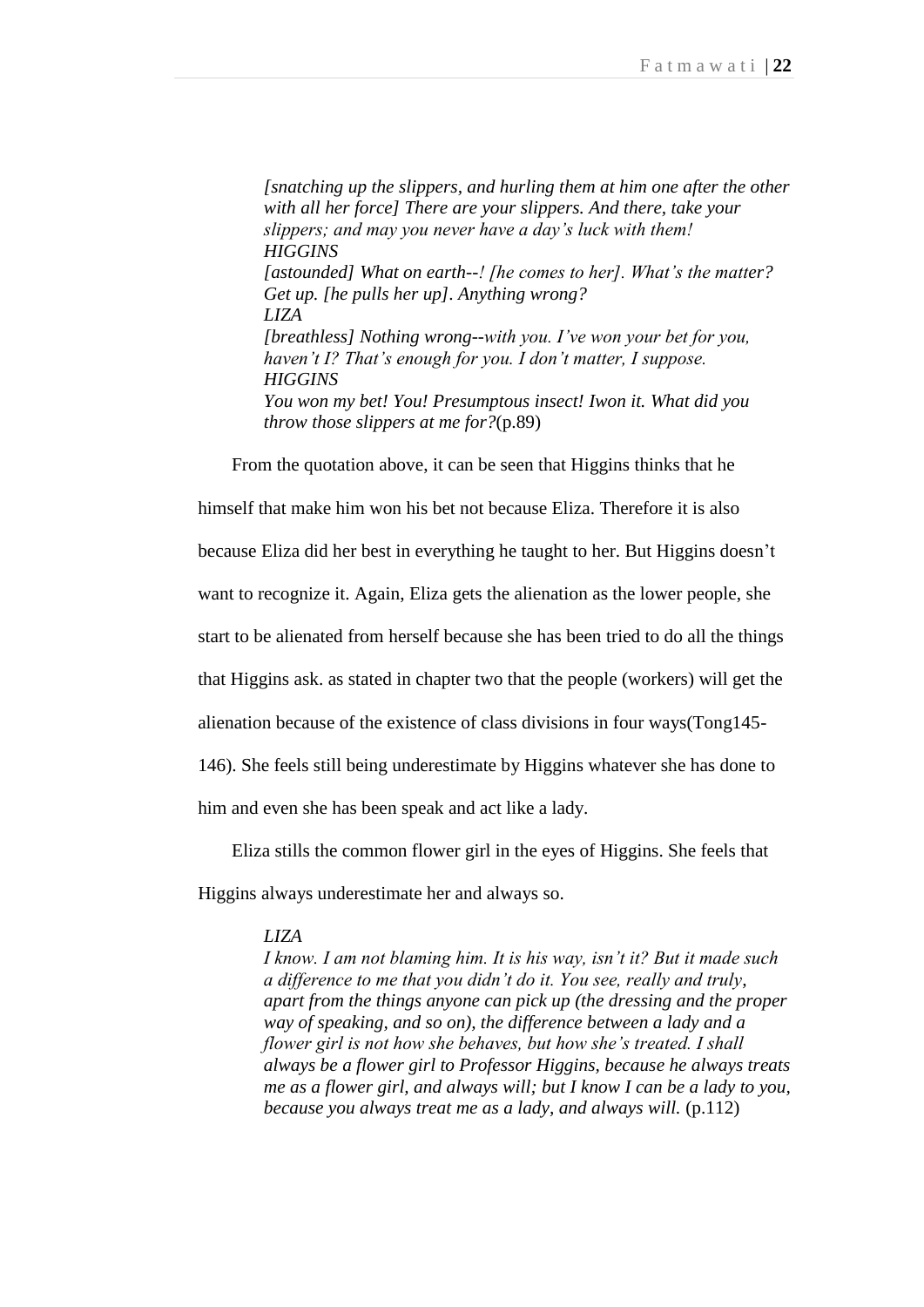She tells Pickering trying to find the answer of what actually things that distinguish a lady with the flower girl. Firstly she thinks that she will be a lady if she can speak properly and having good manners. But it is different when she realized that the truth is she is still common flower girl for Higgins because he always treat her badly. It is different with Pickering that always treat her well. He calls Eliza with the girl or even Miss. Doolittle.

 Higgins still looks at Eliza as his "experiment". He believes that how you treat someone is not important, as long as you treat everyone equally.

#### *HIGGINS*

*[grinning, a little taken down] Without accepting the comparison at all points, Eliza, it's quite true that your father is not snob, and that he will be quite at home in any station of life to which his eccentric destiny may call him. [seriously] The great secret, Eliza, is not having bad mannersor good manners or any other particular sort ofmanners, but having the same manner for all human souls: in short, behaving as if you were in Heaven, where there are no third-class carriages, and one soul is as good as another.* (p.118)

 Higgins tries to explain that he never differentiate people based on class divisions. He treats all people equally. That would be fine if Higgins himself lived by it. Henry Higgins, however, lives by a variety of variations of this philosophy. It is easily seen how Higgins follows this theory. He is consistently rude towards Eliza, Mrs. Pearce, his mother and also Hill"s family. His manner is the same to each of them, in accordance to his philosophy. When Higgins at Mrs. Higgins's home day, Mrs. Higgins asking him out because he spoils her parties with his lack of manners. This is shown in action when the Hills" family come. Higgins does not shake hands with the guests or entertain them with a small talk. Instead of answering Clara's "How do you do".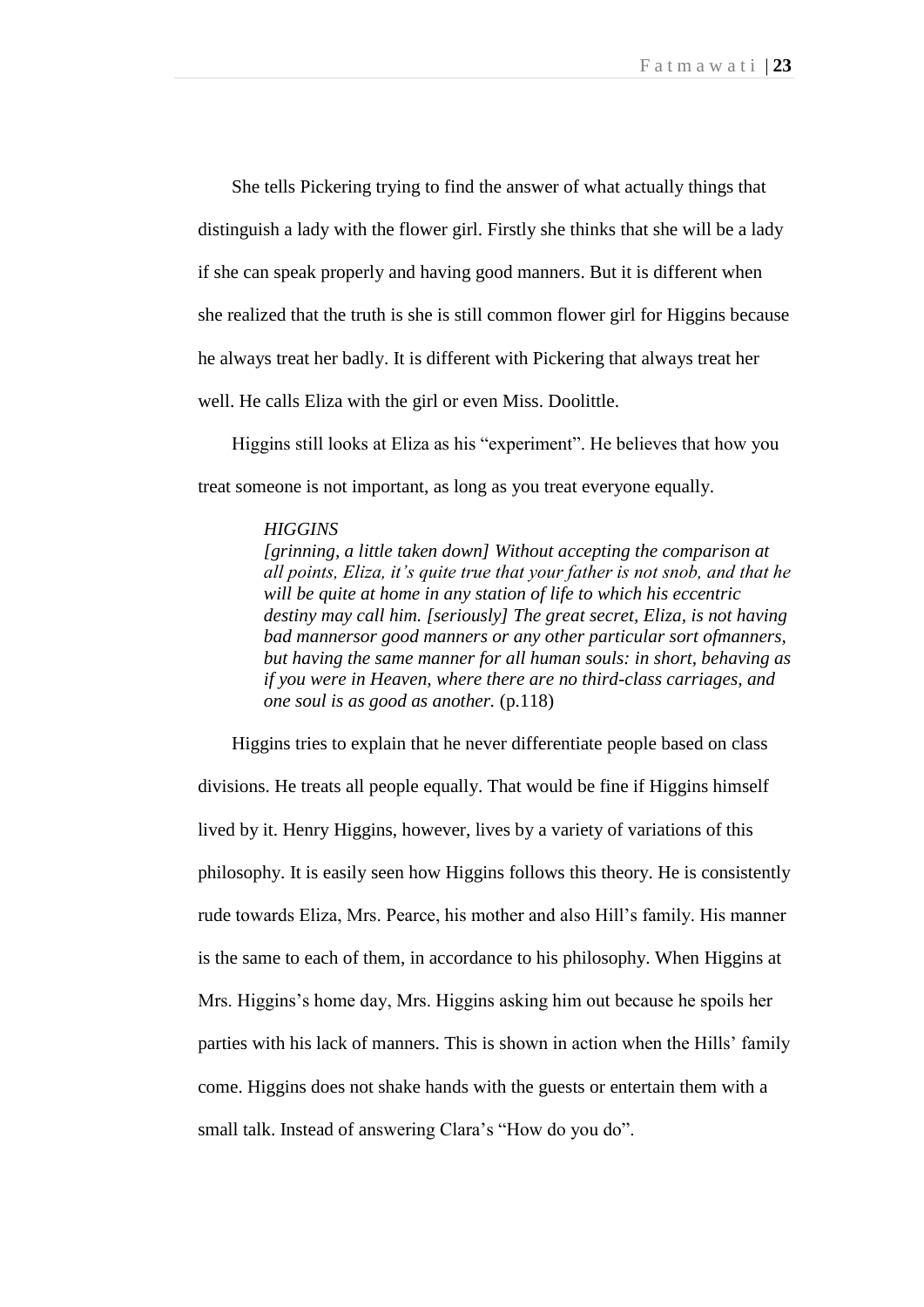Higgins doesn't use form of politeness. He doesn't seem welcome with the guests that come. He doesn"t say even the word "please" or "would you mind setting down?", nor any other politeness expressions. He uses a quasiimperative word to show his lack of social manners and his inexperience with societies.

 As the author, Shaw makes Higgins as phonetics in having lack of manners. He is neither a snob like Clara, nor a vulgar like Eliza, and nor even a gentleman like Pickering. At home, he takes his boots off and wipes his hands on his dressing gown, etc.

 The fact, what Higgins said is different with what he does. He is consistently rude towards Eliza, Mrs. Pearce, his mother and also Hill"s family but when he was at the parties and in with Pickering is well mannered. This apparent discrepancy between Higgins" actions and beliefs may not exist, depending on the interpretation of what he said.

Eliza tries to compare Higgins with Pickering, she says that:

*LIZA That's not true. He [Pickering] treats a flower girl as duchess. HIGGINS And I treat a duchess as if she was a flower girl.*(p. 117)

In an attempt to justify this, Higgins adds,

*HIGGINS [irritated] The question is not whether I treat you rudely, but whether you ever heard me treat anyone else better.*(p.118)

 Eliza does not answer about what Higgins said but the she knows that Higgins has treated others better than her. At the parties, for example, Higgins

is a gentleman to the hosts and other guest, but still treats Eliza as his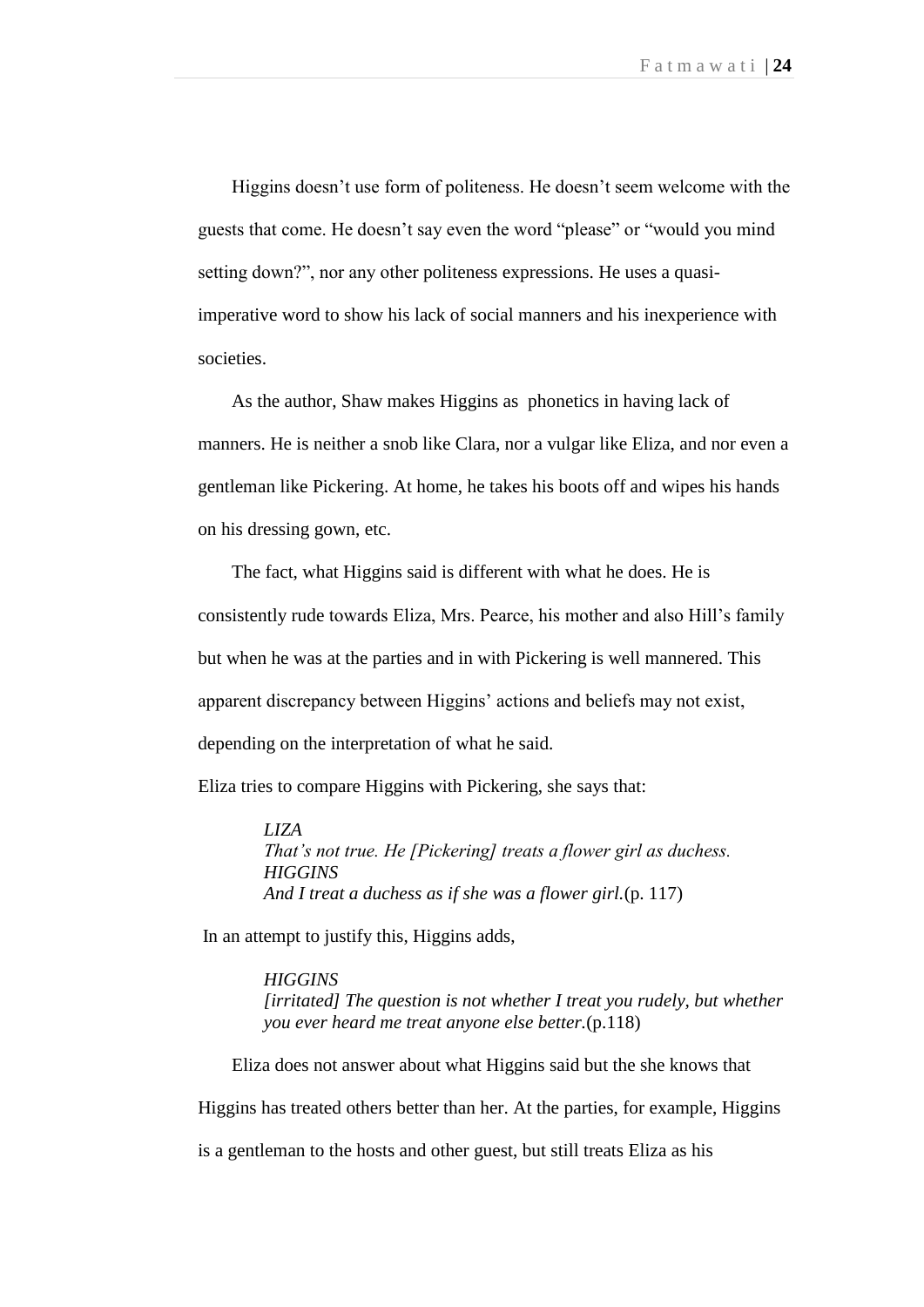experiment. Higgins could never see the changing of herself. He only saw the dirty flower girl that had become his experiment. Higgins could not view Eliza lady or duchess. Since Higgins knew where Eliza came from it was difficult for him to make her parts fit together as masterpiece that he respected.

 Not only treating her rudely, Higgins also never care with Eliza. He treats her is like she doesn"t have any feeling. Higgins shows not only his lack of manners but also his lack of caring.

> *LIZA [crushed by superior strength and weight]What's to become of me? What's to become of me? HIGGINS How the devil do I know what's to become of you? What does it matter what becomes of you? LIZA You don't care. I know you don't care. You wouldn't care if I was dead. I'm nothing to you--notso much as them slippers.*(p. 90)

 From those quotations, it can be seen that Eliza seems to be truly hurt by Higgins treatment. One finds this to be an extremely rude and viscous thing to say. Higgins is a gentleman that should have respect for other people"s feelings, especially Eliza. It can be seen from Higgins" response, he has lost his high class manners and is much more shrewd and ill-tempered than what he seems, thus showing that a person of a high social class cannot always act as a person of a higher class should.

By Eliza's success in speaking properly, the relationship between speech and class status is broken. She is success in changing her social class status from the lower class to middle class people. She becomes the good example as middle class people because now she has been good in dress up, behavior and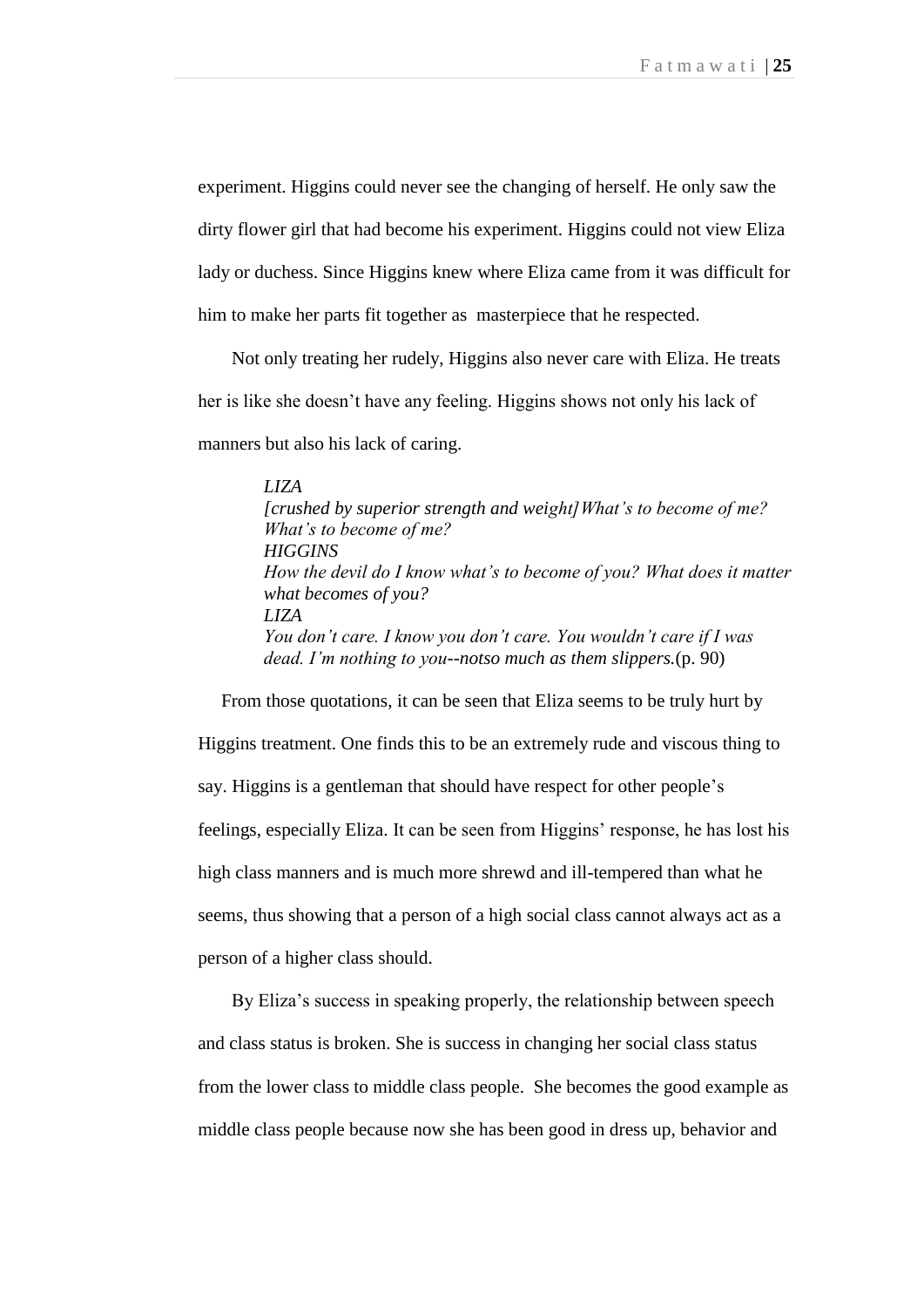the way she speaks. If it is compared with Higgins whom is known as upper

class people, Eliza is still better than him.

 She has good manner than Higgins. It can be seen in Act III when Mrs. Higgins asks her about the weather.

> *MRS. HIGGINS [at last, conversationally] will it rain, do you think? LIZA The shallow depression in the west of these islands is likely to move slowly in an easterly direction. There are no indications of any great change in the barometrical situation.*(p. 71).

 From the quotation above it can be seen that Eliza"s reciting the weather forecast gives two scientific information to be an answer for Mrs. Higgins"s conventional question. She uses very formal language where the subject is quite low.

 Manners, therefore, are in constant change with habits, and there is no use judging them as good or bad, right or wrong. By unifying social manners and considering them as reality, the relationship between manners and class status is already dissolved.

 After all the hard days that she spent in changing her way to speak with Higgins, now it is time for her to leave. Eliza is a fresh new woman in middle class. She also success makes the middle class man Freddy falls in love with her and want to marry her. She decides to marry Freddy because they are same in social class status. She knows that when she marries Freddy, she can be dominate in the family and she want to be flower shop owner, so that she can independent in economical aspect. To be truly liberated from oppression,